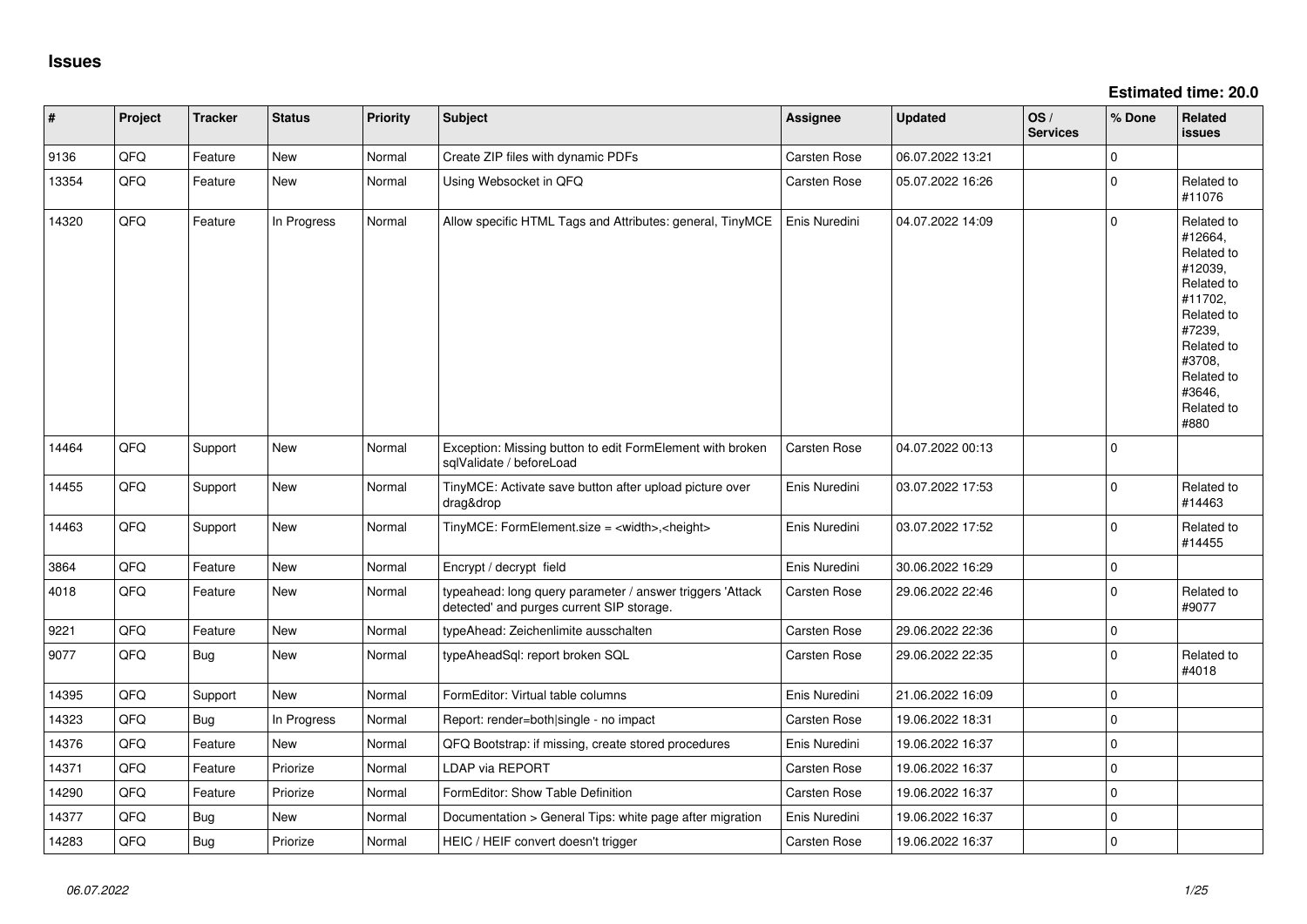| $\pmb{\#}$ | Project | <b>Tracker</b> | <b>Status</b>     | <b>Priority</b> | <b>Subject</b>                                                      | <b>Assignee</b>     | <b>Updated</b>   | OS/<br><b>Services</b> | % Done       | <b>Related</b><br><b>issues</b>                                             |
|------------|---------|----------------|-------------------|-----------------|---------------------------------------------------------------------|---------------------|------------------|------------------------|--------------|-----------------------------------------------------------------------------|
| 12452      | QFQ     | Feature        | Priorize          | Normal          | BaseURL: alsways with '/' at the end                                | <b>Carsten Rose</b> | 19.06.2022 13:45 |                        | $\mathbf{0}$ | Related to<br>#10782                                                        |
| 12262      | QFQ     | Feature        | ToDo              | Normal          | Form buttons on top: more customable                                | Enis Nuredini       | 17.06.2022 10:44 |                        | $\mathbf 0$  | Related to<br>#13945, Has<br>duplicate<br>#4046, Has<br>duplicate<br>#10080 |
| 13608      | QFQ     | Feature        | Some day<br>maybe | Normal          | Automatic Browser Language Redirect                                 | Enis Nuredini       | 17.06.2022 08:35 |                        | $\mathbf 0$  |                                                                             |
| 14322      | QFQ     | <b>Bug</b>     | New               | Normal          | Form Load: by default no scroll (save & close should be<br>visible) | Enis Nuredini       | 15.06.2022 14:12 |                        | $\mathbf 0$  | Related to<br>#14321,<br>Related to<br>#6232                                |
| 14305      | QFQ     | Bug            | <b>New</b>        | Normal          | Inline Report editing does not create history entries               | <b>Carsten Rose</b> | 10.06.2022 11:55 |                        | 0            |                                                                             |
| 14304      | QFQ     | Bug            | <b>New</b>        | Normal          | table sorter view safer does not work                               | <b>Carsten Rose</b> | 10.06.2022 11:49 |                        | $\mathbf 0$  |                                                                             |
| 7732       | QFQ     | Feature        | Some day<br>maybe | Normal          | Javascript: Lazy Loading der add on libs                            | Benjamin Baer       | 08.06.2022 10:38 |                        | $\mathbf 0$  | Related to<br>#12611,<br>Related to<br>#12490,<br>Related to<br>#10013      |
| 10013      | QFQ     | Feature        | Some day<br>maybe | Normal          | FE.typ=editor: CodeMirror                                           | <b>Carsten Rose</b> | 08.06.2022 10:37 |                        | $\mathbf 0$  | Related to<br>#12611,<br>Related to<br>#12490,<br>Related to<br>#7732       |
| 12490      | QFQ     | Feature        | <b>New</b>        | Normal          | Loading Plugins in QFQ - see what tinymce does. (lazy<br>loading)   | Benjamin Baer       | 08.06.2022 10:37 |                        | $\mathbf 0$  | Related to<br>#12611,<br>Related to<br>#10013,<br>Related to<br>#7732       |
| 12611      | QFQ     | Feature        | Some day<br>maybe | Normal          | Refactoring: Bootstrap with Lazy Loading                            | Carsten Rose        | 08.06.2022 10:37 |                        | $\mathbf{0}$ | Related to<br>#12490,<br>Related to<br>#10013,<br>Related to<br>#7732       |
| 9052       | QFQ     | Feature        | Feedback          | High            | Report: CodeMirror with SQL Syntax Highlight in FE                  | Enis Nuredini       | 08.06.2022 10:25 |                        | $\mathbf 0$  |                                                                             |
| 14175      | QFQ     | <b>Bug</b>     | In Progress       | Normal          | Opening a form with no QFQ Session cookie fails                     | Carsten Rose        | 03.06.2022 10:40 |                        | $\pmb{0}$    |                                                                             |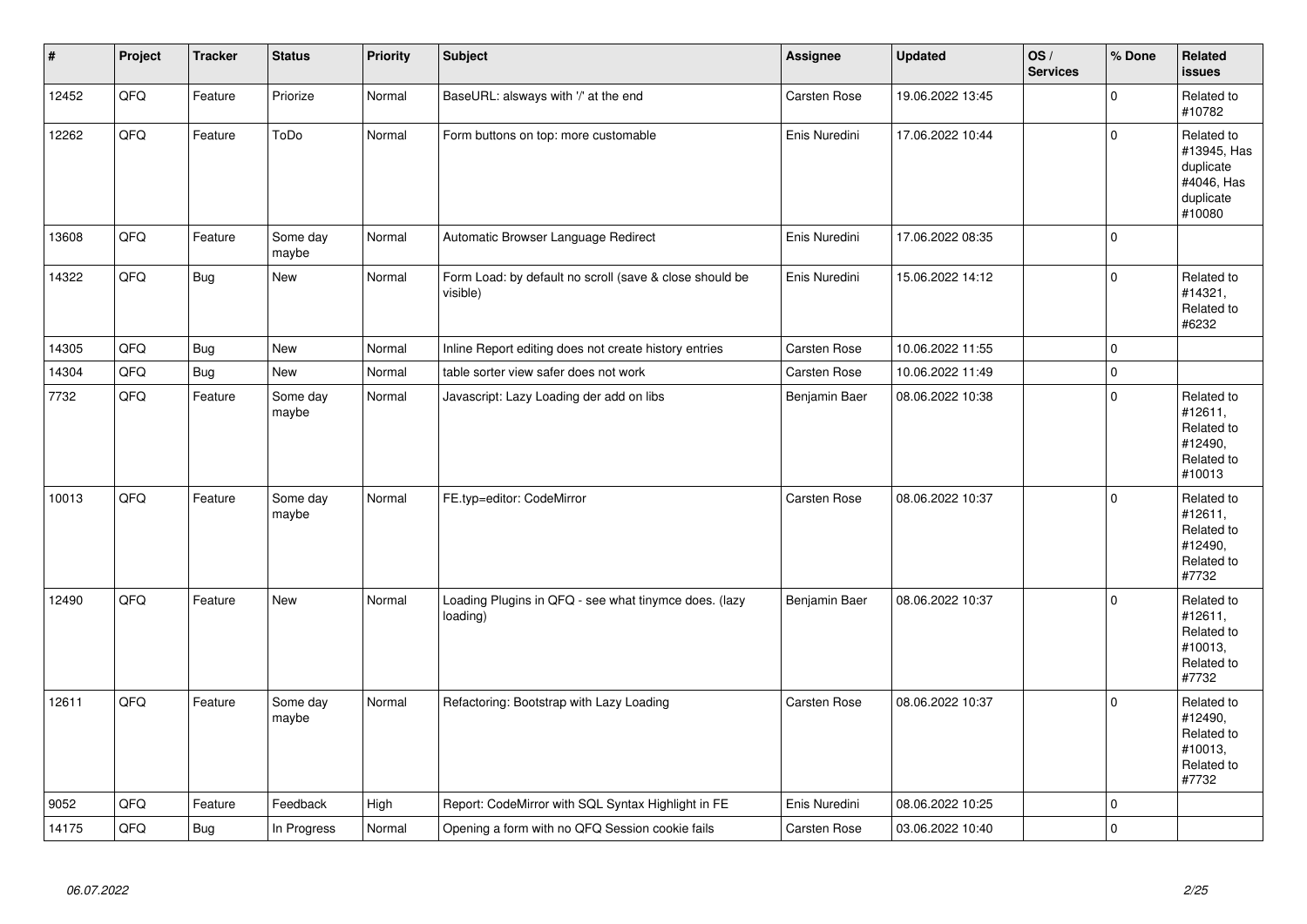| #     | Project | <b>Tracker</b> | <b>Status</b> | <b>Priority</b> | Subject                                                                              | Assignee               | <b>Updated</b>   | OS/<br><b>Services</b> | % Done      | Related<br><b>issues</b>                                               |
|-------|---------|----------------|---------------|-----------------|--------------------------------------------------------------------------------------|------------------------|------------------|------------------------|-------------|------------------------------------------------------------------------|
| 13716 | QFQ     | Bug            | New           | High            | Firefox ask to store username/password                                               | Enis Nuredini          | 30.05.2022 09:31 |                        | 0           | Related to<br>#13827                                                   |
| 12066 | QFQ     | <b>Bug</b>     | New           | High            | enterAsSubmit: Forward wird nicht ausgeführt                                         | Enis Nuredini          | 29.05.2022 09:23 |                        | 0           |                                                                        |
| 11630 | QFQ     | <b>Bug</b>     | Feedback      | High            | Bitte check ob CALL() in 20.11.0 noch so funktioniert wie in<br>20.4.1               | Enis Nuredini          | 28.05.2022 13:45 |                        | 0           | Related to<br>#11325                                                   |
| 12584 | QFQ     | Feature        | Feedback      | Normal          | T3 v10 migration script: replace alias-patterns (v11)                                | Carsten Rose           | 28.05.2022 11:12 |                        | 100         |                                                                        |
| 12989 | QFQ     | Bug            | New           | Normal          | empty string does not trigger dynamic update                                         | Enis Nuredini          | 28.05.2022 11:09 |                        | 0           |                                                                        |
| 14185 | QFQ     | Feature        | New           | Normal          | External/Autocron.php - better suitable directory                                    | Support: System        | 28.05.2022 11:03 |                        | 0           |                                                                        |
| 13943 | QFQ     | <b>Bug</b>     | Priorize      | Normal          | unable to find formgroup                                                             | Enis Nuredini          | 28.05.2022 11:03 |                        | 0           |                                                                        |
| 14090 | QFQ     | Feature        | New           | Normal          | Nützliche _script funktionen                                                         | Carsten Rose           | 28.05.2022 11:03 |                        | 0           |                                                                        |
| 13609 | QFQ     | Feature        | New           | Normal          | QFQ Introduction: Seite aufloesen                                                    | Philipp<br>Gröbelbauer | 28.05.2022 11:02 |                        | 0           |                                                                        |
| 14233 | QFQ     | Bug            | New           | Normal          | AS _link: question - HTML is not rendered                                            | Carsten Rose           | 28.05.2022 11:02 |                        | 0           |                                                                        |
| 14227 | QFQ     | Feature        | <b>New</b>    | Normal          | Selenium Konkurrenz: cypress.io                                                      | Enis Nuredini          | 28.05.2022 11:02 |                        | 0           |                                                                        |
| 14187 | QFQ     | Feature        | New           | High            | qfq.log: show current URL                                                            | Carsten Rose           | 28.05.2022 11:02 |                        | $\mathbf 0$ | Related to<br>#13933,<br>Related to<br>#12532,<br>Related to<br>#11893 |
| 14077 | QFQ     | <b>Bug</b>     | New           | Normal          | As _link: Attribute 'class' missing by r:1 and r:3 - but should<br>set               | <b>Carsten Rose</b>    | 28.05.2022 11:02 |                        | $\mathbf 0$ | Related to<br>#5342,<br>Related to<br>#4343                            |
| 14028 | QFQ     | Feature        | <b>New</b>    | Normal          | Required notification: visual nicer                                                  | Enis Nuredini          | 28.05.2022 11:01 |                        | 0           |                                                                        |
| 13945 | QFQ     | Feature        | New           | Normal          | As _link: content before/after link                                                  | Enis Nuredini          | 28.05.2022 11:01 |                        | 0           | Related to<br>#12262                                                   |
| 13572 | QFQ     | Feature        | Feedback      | Normal          | Form Load: misleading error message on trying to load non<br>existent primary record | Enis Nuredini          | 16.05.2022 23:16 |                        | 100         |                                                                        |
| 13767 | QFQ     | Bug            | Feedback      | Normal          | date/time-picker: required shows up/down button orange                               | Enis Nuredini          | 16.05.2022 23:16 |                        | 0           |                                                                        |
| 10782 | QFQ     | Feature        | Feedback      | Normal          | Tiny MCE: Image Upload                                                               | Enis Nuredini          | 16.05.2022 23:16 |                        | 0           | Related to<br>#12452                                                   |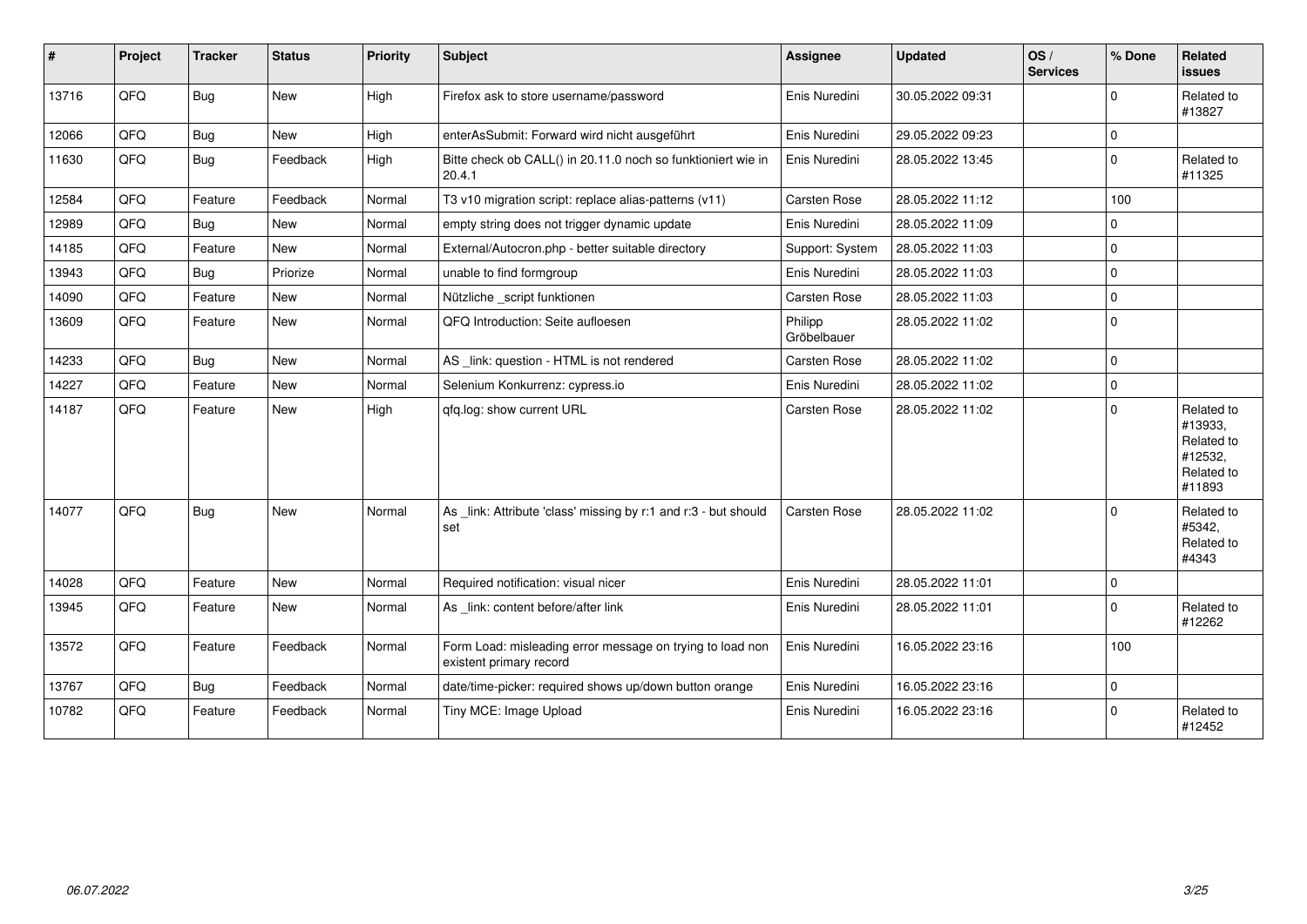| #     | Project | <b>Tracker</b> | <b>Status</b> | <b>Priority</b> | Subject                                                                               | <b>Assignee</b>     | <b>Updated</b>   | OS/<br><b>Services</b> | % Done      | <b>Related</b><br><b>issues</b>                                                                                                |
|-------|---------|----------------|---------------|-----------------|---------------------------------------------------------------------------------------|---------------------|------------------|------------------------|-------------|--------------------------------------------------------------------------------------------------------------------------------|
| 11517 | QFQ     | <b>Bug</b>     | In Progress   | Normal          | extraButtonInfo Broken for multiple FormElements                                      | Carsten Rose        | 12.05.2022 13:12 |                        | $\Omega$    | Related to<br>#7890.<br>Related to<br>#3811, Has<br>duplicate<br>#10905, Has<br>duplicate<br>#10553, Has<br>duplicate<br>#6779 |
| 10979 | QFQ     | Feature        | <b>New</b>    | Normal          | Ajax Calls an API - dataReport                                                        | <b>Carsten Rose</b> | 11.05.2022 12:15 |                        | $\mathbf 0$ |                                                                                                                                |
| 14091 | QFQ     | Bug            | <b>New</b>    | Normal          | inconsistent template path for twig                                                   | <b>Carsten Rose</b> | 19.04.2022 18:36 |                        | $\mathbf 0$ |                                                                                                                                |
| 13451 | QFQ     | Bug            | <b>New</b>    | Normal          | Character Counter / Max Character: Problem in Safari                                  | <b>Carsten Rose</b> | 15.04.2022 17:18 |                        | $\pmb{0}$   |                                                                                                                                |
| 13900 | QFQ     | Feature        | Priorize      | Normal          | Selenium: Check das Cookie/PDF funktioniert                                           | Enis Nuredini       | 25.03.2022 12:45 |                        | $\mathbf 0$ |                                                                                                                                |
| 10569 | QFQ     | Feature        | Priorize      | Normal          | link _blank more safe                                                                 | Enis Nuredini       | 25.03.2022 12:44 |                        | $\mathbf 0$ |                                                                                                                                |
| 13899 | QFQ     | <b>Bug</b>     | ToDo          | Normal          | Selenium: zum laufen bringen                                                          | Enis Nuredini       | 25.03.2022 10:24 |                        | $\pmb{0}$   |                                                                                                                                |
| 8891  | QFQ     | Bug            | New           | High            | formSubmitLog: do not log passwords                                                   | Enis Nuredini       | 25.03.2022 09:06 |                        | $\mathbf 0$ |                                                                                                                                |
| 10463 | QFQ     | Feature        | <b>New</b>    | Normal          | Report _link: expliztes setzen von HTML Tags (Bedarf fuer<br>'data-selenium' & 'id')  | Enis Nuredini       | 23.03.2022 09:23 |                        | $\mathbf 0$ | Related to<br>#7648                                                                                                            |
| 11892 | QFQ     | Feature        | <b>New</b>    | Normal          | tablesorter: columns with links are hard to order - new<br>qualifier 'Y: <ord>'</ord> | Enis Nuredini       | 23.03.2022 09:22 |                        | $\mathbf 0$ |                                                                                                                                |
| 7602  | QFQ     | Feature        | ToDo          | High            | Multi Select: with checkboxes                                                         | Benjamin Baer       | 22.03.2022 09:07 |                        | $\mathbf 0$ |                                                                                                                                |
| 6140  | QFQ     | <b>Bug</b>     | Priorize      | Normal          | QFQ DnD Sort: Locked fields                                                           | Benjamin Baer       | 21.03.2022 09:56 |                        | $\mathbf 0$ |                                                                                                                                |
| 6801  | QFQ     | Feature        | Priorize      | Normal          | Fabric: Maximize / Fulllscreen                                                        | Benjamin Baer       | 21.03.2022 09:56 |                        | $\mathbf 0$ |                                                                                                                                |
| 12440 | QFQ     | Feature        | In Progress   | Normal          | Typo3 V10 upgrade (durchfuehren und testen)                                           | Carsten Rose        | 21.03.2022 09:53 |                        | 50          | Related to<br>#12357,<br>Related to<br>#12067,<br>Related to<br>#10661                                                         |
| 5562  | QFQ     | Feature        | Priorize      | Normal          | Drag'n'Drop fuer Uploads                                                              | Benjamin Baer       | 21.03.2022 09:52 |                        | $\Omega$    | Related to<br>#9706                                                                                                            |
| 6224  | QFQ     | Feature        | Priorize      | Normal          | Dynamic update: fade in/out fields                                                    | Benjamin Baer       | 21.03.2022 09:50 |                        | $\mathbf 0$ |                                                                                                                                |
| 5366  | QFQ     | Feature        | Priorize      | Normal          | Saving with keyboard shortcuts                                                        | Benjamin Baer       | 21.03.2022 09:47 |                        | 0           |                                                                                                                                |
| 12714 | QFQ     | Bug            | New           | Normal          | Conversion of GIF to PDF broken when GIF contains Alpha.                              | Carsten Rose        | 19.03.2022 17:49 |                        | 0           |                                                                                                                                |
| 12556 | QFQ     | Feature        | New           | Normal          | Pills Title: colored = static or dynamic on allrequiredgiven                          | Benjamin Baer       | 19.03.2022 17:49 |                        | $\mathbf 0$ |                                                                                                                                |
| 12546 | QFQ     | <b>Bug</b>     | Feedback      | Normal          | Branch 'Development' - Unit Tests mit dirty workaround<br>angepasst                   | Carsten Rose        | 19.03.2022 17:48 |                        | $\mathbf 0$ |                                                                                                                                |
| 12512 | QFG     | Bug            | New           | Normal          | Some MySQL Installation can't use 'stored procedures'                                 | Carsten Rose        | 19.03.2022 17:48 |                        | 0           |                                                                                                                                |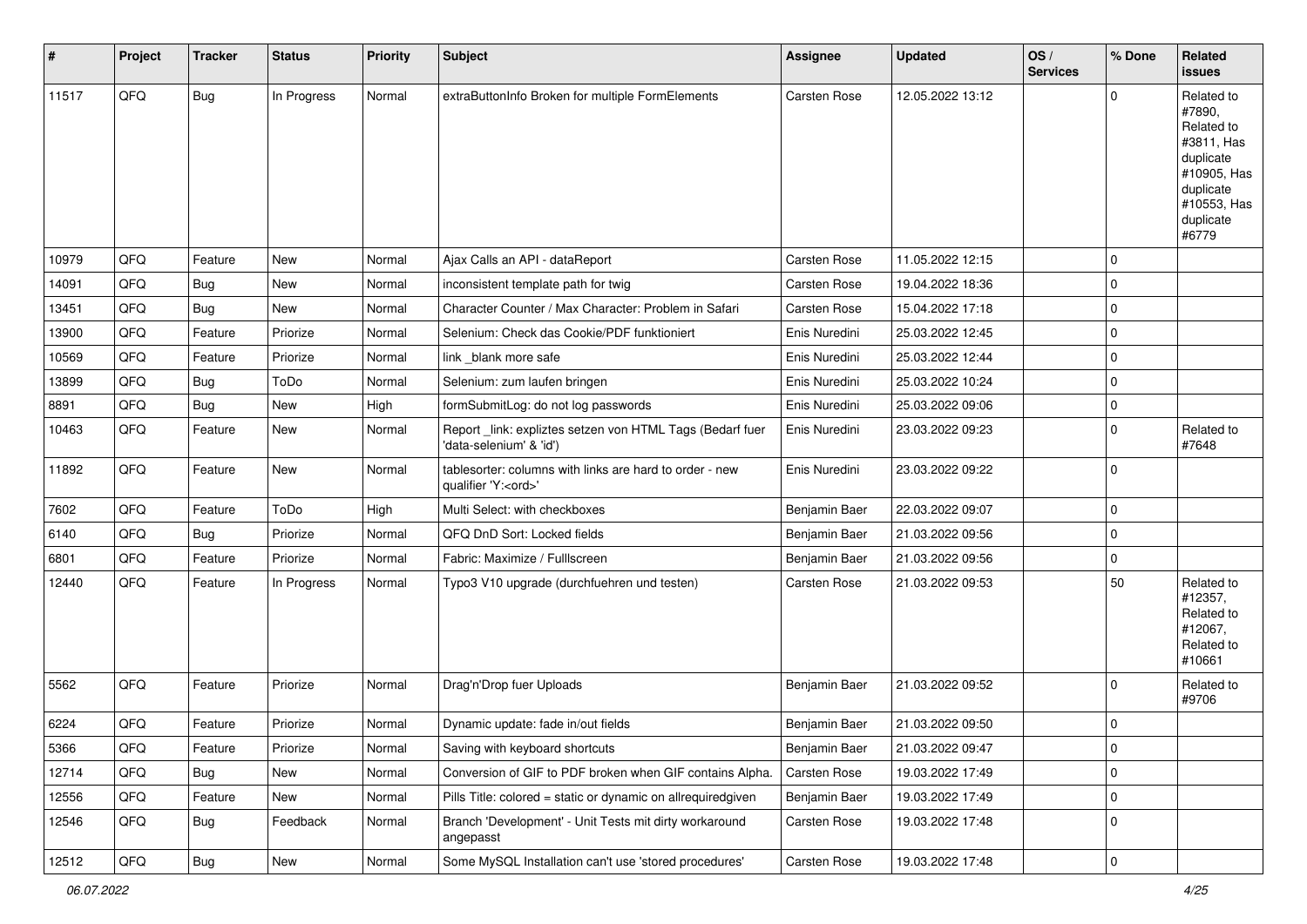| #     | Project | <b>Tracker</b> | <b>Status</b>     | <b>Priority</b> | Subject                                                                                                                                             | <b>Assignee</b>     | <b>Updated</b>   | OS/<br><b>Services</b> | % Done       | Related<br>issues                           |
|-------|---------|----------------|-------------------|-----------------|-----------------------------------------------------------------------------------------------------------------------------------------------------|---------------------|------------------|------------------------|--------------|---------------------------------------------|
| 12508 | QFQ     | Bug            | In Progress       | High            | qfq Form: sendMail                                                                                                                                  | Karin Niffeler      | 19.03.2022 17:48 |                        | $\Omega$     |                                             |
| 12520 | QFQ     | Bug            | <b>New</b>        | Normal          | Switch FE User: still active even FE User session expired                                                                                           | <b>Carsten Rose</b> | 19.03.2022 17:48 |                        | $\mathbf 0$  |                                             |
| 12581 | QFQ     | Bug            | <b>New</b>        | Normal          | Form.forward=close: Record 'new' in new browser tab ><br>save (& close) >> Form is not reloaded with new created<br>record id and stays in mode=new | <b>Carsten Rose</b> | 19.03.2022 17:48 |                        | $\mathbf 0$  |                                             |
| 12603 | QFQ     | Feature        | <b>New</b>        | Normal          | Dropdown (Select), Radio, checkbox:<br>itemListAlways={{!SELECT key, value}}                                                                        | <b>Carsten Rose</b> | 19.03.2022 17:47 |                        | $\mathbf{0}$ |                                             |
| 12664 | QFQ     | Feature        | <b>New</b>        | Normal          | TinyMCE: report/remove malicous HTML/JS Code                                                                                                        | Carsten Rose        | 19.03.2022 17:47 |                        | $\Omega$     | Related to<br>#14320                        |
| 12716 | QFQ     | Bug            | New               | Normal          | template group: Pattern only applied to first instance                                                                                              | <b>Carsten Rose</b> | 19.03.2022 17:47 |                        | $\Omega$     |                                             |
| 13331 | QFQ     | Bug            | <b>New</b>        | Normal          | Multi Form: Clear Icon misplaced                                                                                                                    | Carsten Rose        | 19.03.2022 17:47 |                        | $\mathbf 0$  |                                             |
| 13332 | QFQ     | Bug            | <b>New</b>        | Normal          | Multi Form: Required Felder werden visuell nicht markiert.                                                                                          | Carsten Rose        | 19.03.2022 17:47 |                        | $\mathbf 0$  |                                             |
| 13460 | QFQ     | Bug            | <b>New</b>        | Normal          | Doc: Password set/reset  password should not processed<br>with 'html encode'                                                                        | Carsten Rose        | 19.03.2022 17:46 |                        | $\mathbf{0}$ |                                             |
| 13467 | QFQ     | Feature        | <b>New</b>        | Normal          | ChangeLog Generator                                                                                                                                 | Carsten Rose        | 19.03.2022 17:46 |                        | $\Omega$     | Related to<br>#11460                        |
| 13528 | QFQ     | Bug            | <b>New</b>        | Normal          | gfg.io > releases: es wird kein neues Release angelegt                                                                                              | Benjamin Baer       | 19.03.2022 17:46 |                        | $\mathbf 0$  |                                             |
| 13592 | QFQ     | Bug            | <b>New</b>        | Normal          | QFQ Build Queue: das vergeben von Tags klappt nicht. Es<br>werden keine Releases gebaut.                                                            | Carsten Rose        | 19.03.2022 17:45 |                        | $\mathbf 0$  |                                             |
| 13647 | QFQ     | Bug            | <b>New</b>        | Normal          | Autofocus funktioniert nicht auf Chrome                                                                                                             | Benjamin Baer       | 19.03.2022 17:44 |                        | $\mathbf 0$  |                                             |
| 13700 | QFQ     | Feature        | <b>New</b>        | Normal          | Redesign gfg.io Seite                                                                                                                               | Carsten Rose        | 19.03.2022 17:43 |                        | $\mathbf 0$  |                                             |
| 13757 | QFQ     | Feature        | <b>New</b>        | High            | QR / Bar-Code Plugin                                                                                                                                | Enis Nuredini       | 19.03.2022 17:43 |                        | $\mathbf 0$  |                                             |
| 13841 | QFQ     | Feature        | New               | Normal          | Create PDF via iText - evaluate                                                                                                                     | <b>Carsten Rose</b> | 19.03.2022 17:42 |                        | $\mathbf 0$  |                                             |
| 13843 | QFQ     | Feature        | <b>New</b>        | Normal          | Create JWT via QFQ                                                                                                                                  | <b>Carsten Rose</b> | 19.03.2022 17:42 |                        | $\mathbf 0$  |                                             |
| 5548  | QFQ     | Feature        | Some day<br>maybe | Normal          | 801 Textfiles/Scriptfiles als Thumbnail                                                                                                             | <b>Carsten Rose</b> | 07.03.2022 16:26 |                        | $\mathbf 0$  |                                             |
| 12395 | QFQ     | Bug            | ToDo              | High            | QFQ Function: Result two times shown                                                                                                                | Carsten Rose        | 18.02.2022 08:59 |                        | $\mathbf 0$  |                                             |
| 5894  | QFQ     | Feature        | Feedback          | Normal          | Typeahead in Report: show/hide rows dynamically                                                                                                     | <b>Carsten Rose</b> | 18.02.2022 08:50 |                        | $\Omega$     | Related to<br>#5893.<br>Related to<br>#5885 |
| 4413  | QFQ     | Feature        | <b>New</b>        | Normal          | fieldset: show/hidden, modeSql, dynamicUpdate                                                                                                       | <b>Carsten Rose</b> | 09.02.2022 15:19 |                        | $\Omega$     |                                             |
| 13706 | QFQ     | <b>Bug</b>     | <b>New</b>        | Normal          | Wrong CheckType in FieldElement LastStatus of Form Cron                                                                                             | <b>Carsten Rose</b> | 21.01.2022 18:20 |                        | $\mathbf 0$  |                                             |
| 13659 | QFQ     | Bug            | New               | Normal          | wrong sanitize class applied to R-store                                                                                                             | Carsten Rose        | 15.01.2022 14:23 |                        | $\pmb{0}$    |                                             |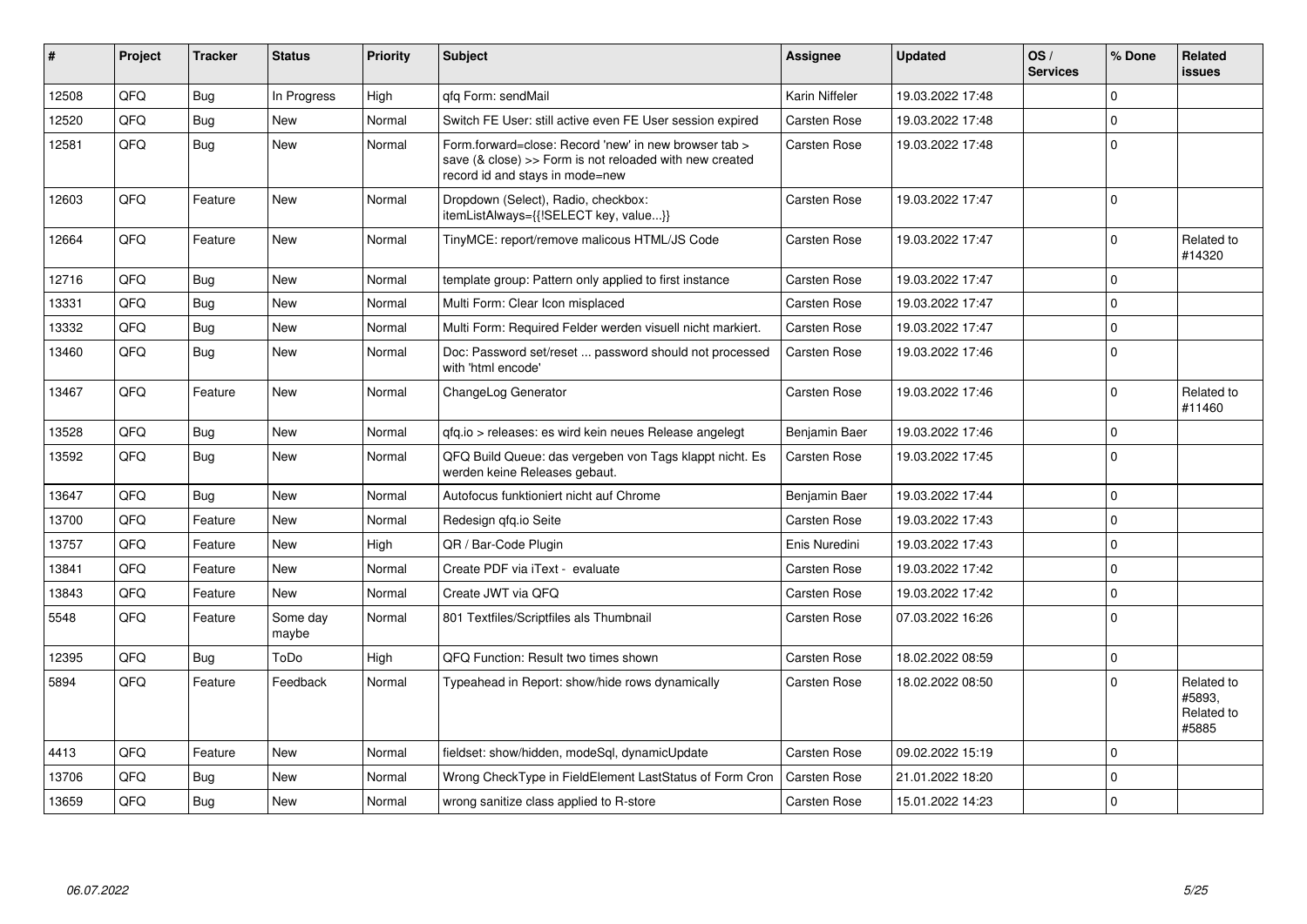| #     | Project | <b>Tracker</b> | <b>Status</b>              | <b>Priority</b> | <b>Subject</b>                                                                                                                        | Assignee            | <b>Updated</b>   | OS/<br><b>Services</b> | % Done       | Related<br><b>issues</b>                                             |
|-------|---------|----------------|----------------------------|-----------------|---------------------------------------------------------------------------------------------------------------------------------------|---------------------|------------------|------------------------|--------------|----------------------------------------------------------------------|
| 9789  | QFQ     | <b>Bug</b>     | In Progress                | High            | Record Lock: release to early on 'leave page'                                                                                         | Carsten Rose        | 10.01.2022 09:25 |                        | 100          | Related to<br>#10081.<br>Related to<br>#9173.<br>Related to<br>#8702 |
| 12476 | QFQ     | Feature        | New                        | Normal          | clearMe: a) should trigger 'dirty', b) sticky on textarea resize                                                                      | Benjamin Baer       | 04.01.2022 08:40 |                        | $\mathbf 0$  | Related to<br>#9528                                                  |
| 6870  | QFQ     | Feature        | Priorize                   | Normal          | Click on 'link' triggers an API call                                                                                                  | Benjamin Baer       | 03.01.2022 08:25 |                        | $\mathbf 0$  |                                                                      |
| 2665  | QFQ     | Bug            | Priorize                   | Normal          | Dynamic Update funktioniert nicht, wenn beim<br>entsprechenden FormElement eine size angegeben ist.                                   | Benjamin Baer       | 03.01.2022 08:12 |                        | $30\,$       |                                                                      |
| 6566  | QFQ     | Bug            | Priorize                   | Normal          | Link Function 'delete': provided parameter missing on page<br>reload                                                                  | Benjamin Baer       | 03.01.2022 08:08 |                        | $\Omega$     |                                                                      |
| 4457  | QFQ     | <b>Bug</b>     | Priorize                   | Normal          | typeahead: pressing return to select an item, saves the form<br>and closes the form.                                                  | Benjamin Baer       | 03.01.2022 08:01 |                        | $\Omega$     | Related to<br>#4398                                                  |
| 7965  | QFQ     | Feature        | Priorize                   | Normal          | Input type 'text' with visual format - currency                                                                                       | Benjamin Baer       | 03.01.2022 07:45 |                        | $\mathbf 0$  |                                                                      |
| 9135  | QFQ     | Feature        | Priorize                   | Normal          | Progress Bar generic / replace old hourglass download<br>popup                                                                        | Benjamin Baer       | 03.01.2022 07:43 |                        | $\mathbf{0}$ |                                                                      |
| 12327 | QFQ     | Bug            | <b>New</b>                 | Normal          | Copy to clipboard: Glyphicon can not be changed                                                                                       | Carsten Rose        | 27.12.2021 17:59 |                        | $\mathbf 0$  |                                                                      |
| 13566 | QFQ     | Feature        | Ready to sync<br>(develop) | Normal          | Delete config-example.qfq.php file                                                                                                    | Carsten Rose        | 23.12.2021 09:25 |                        | $\pmb{0}$    |                                                                      |
| 12463 | QFQ     | <b>Bug</b>     | ToDo                       | High            | QFQ Function: 'function' and 'sql' on same level - output of<br>sal is shown two times.                                               | Carsten Rose        | 15.12.2021 16:31 |                        | $\Omega$     |                                                                      |
| 12544 | QFQ     | Feature        | <b>New</b>                 | High            | a) ' AS _link' new also as ' AS _format', b) sortierung via<br>'display: none;', c) '_format' benoeitgt nicht zwingend<br>u/U/p/m/z/d | <b>Carsten Rose</b> | 14.12.2021 16:03 |                        | $\mathbf 0$  |                                                                      |
| 12702 | QFQ     | <b>Bug</b>     | <b>New</b>                 | High            | templateGroup: broken in multiDb Setup                                                                                                | Carsten Rose        | 14.12.2021 16:02 |                        | $\pmb{0}$    |                                                                      |
| 12545 | QFQ     | Bug            | <b>New</b>                 | Urgent          | sql.log not created / updated                                                                                                         | Carsten Rose        | 14.12.2021 16:02 |                        | $\mathbf 0$  |                                                                      |
| 12974 | QFQ     | Bug            | <b>New</b>                 | High            | Sanitize Queries in Action-Elements                                                                                                   | Carsten Rose        | 07.12.2021 17:19 |                        | $\mathbf 0$  |                                                                      |
| 12670 | QFQ     | Bug            | New                        | High            | Dropdown-Menu classes können nicht mehr angegeben<br>werden                                                                           | <b>Carsten Rose</b> | 07.12.2021 17:19 |                        | $\mathbf 0$  |                                                                      |
| 12532 | QFQ     | Feature        | <b>New</b>                 | High            | SIP-Parameter bei Seitenaufruf in Browser-Console<br>anzeigen                                                                         | Carsten Rose        | 07.12.2021 17:19 |                        | $\mathbf 0$  | Related to<br>#11893.<br>Related to<br>#14187                        |
| 12513 | QFQ     | Bug            | <b>New</b>                 | High            | Implement server side check of maxlength                                                                                              | <b>Carsten Rose</b> | 07.12.2021 17:19 |                        | $\mathbf 0$  |                                                                      |
| 12186 | QFQ     | Feature        | New                        | High            | TinyMCE Config für Objekte                                                                                                            | Carsten Rose        | 07.12.2021 17:19 |                        | $\mathbf 0$  | <b>Blocks</b><br>#12632                                              |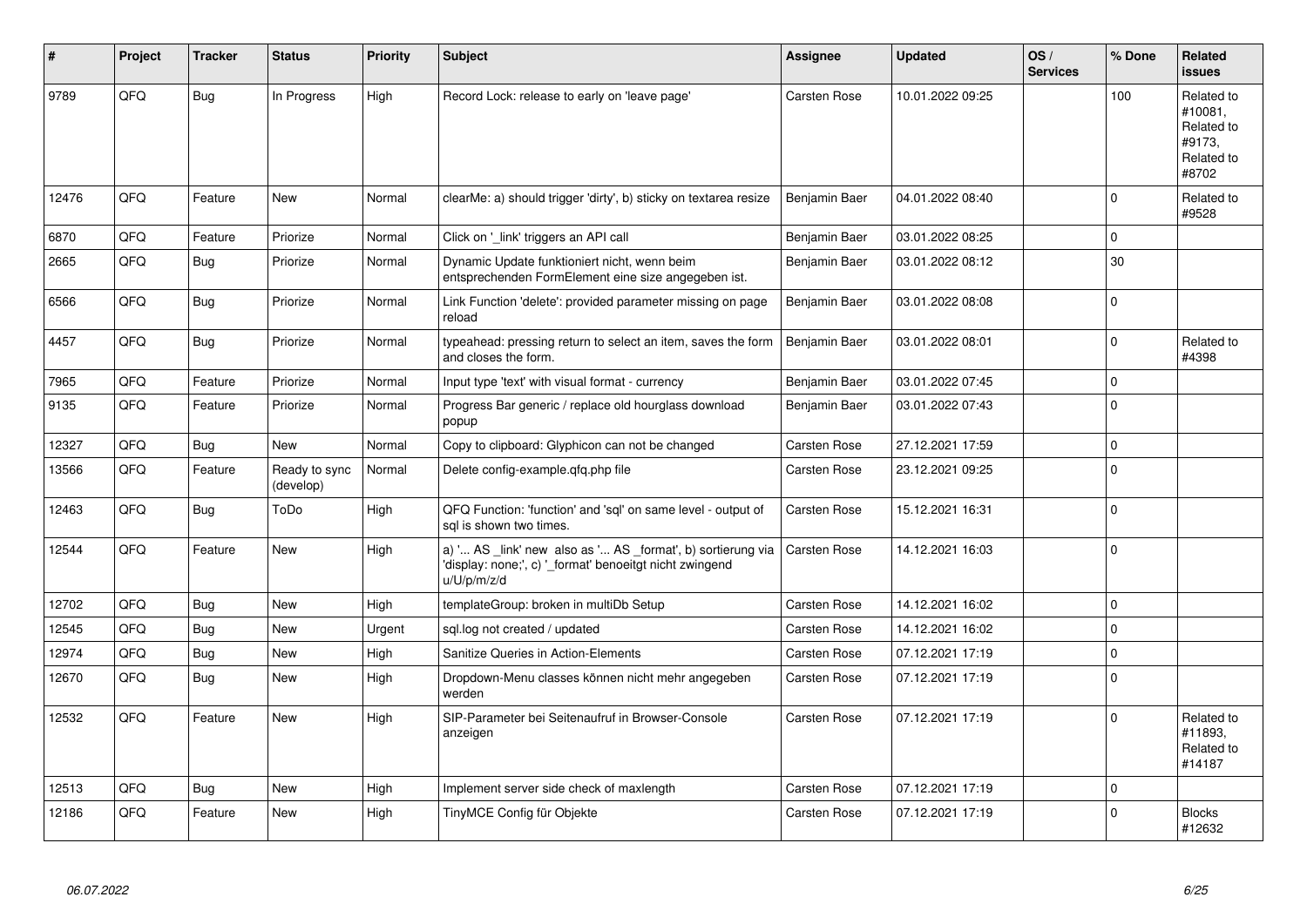| $\vert$ # | Project | <b>Tracker</b> | <b>Status</b>     | <b>Priority</b> | <b>Subject</b>                                                                                           | Assignee            | <b>Updated</b>   | OS/<br><b>Services</b> | % Done              | Related<br><b>issues</b>                                                |
|-----------|---------|----------------|-------------------|-----------------|----------------------------------------------------------------------------------------------------------|---------------------|------------------|------------------------|---------------------|-------------------------------------------------------------------------|
| 10114     | QFQ     | Feature        | <b>New</b>        | High            | Symbol (Link): 'G:' (Glyphicon) replaced by 'i:' (icon)                                                  |                     | 07.12.2021 17:19 |                        | $\Omega$            | Related to<br>#3797.<br>Related to<br>#4194                             |
| 6116      | QFQ     | <b>Bug</b>     | Priorize          | High            | value of checkbox not saved                                                                              | <b>Carsten Rose</b> | 07.12.2021 17:19 |                        | $\mathbf 0$         |                                                                         |
| 9834      | QFQ     | Bug            | Priorize          | Normal          | Input elements with tag 'disabled' are missing on<br>form-submit: server option 'processReadOnly' broken | <b>Carsten Rose</b> | 07.12.2021 16:43 |                        | $\mathbf{0}$        | Related to<br>#9691,<br>Related to<br>#5305, Has<br>duplicate<br>#12331 |
| 11702     | QFQ     | Feature        | <b>New</b>        | Normal          | HTML Special Char makes no sense for 'allbut' if '&' is<br>forbidden                                     | <b>Carsten Rose</b> | 07.12.2021 16:35 |                        | $\mathbf{0}$        | Related to<br>#5112,<br>Related to<br>#14320                            |
| 8082      | QFQ     | Feature        | Priorize          | High            | Contact form without saving record                                                                       | <b>Carsten Rose</b> | 07.12.2021 15:20 |                        | $\mathbf 0$         | Related to<br>#8587,<br><b>Blocks</b><br>#11850                         |
| 13330     | QFQ     | Feature        | In Progress       | Normal          | Multi Form: Upload                                                                                       | <b>Carsten Rose</b> | 07.11.2021 12:40 |                        | 50                  | Related to<br>#9706                                                     |
| 9013      | QFQ     | <b>Bug</b>     | <b>New</b>        | Normal          | Error in Twig template not handled                                                                       | <b>Carsten Rose</b> | 20.10.2021 13:43 |                        | $\mathbf 0$         |                                                                         |
| 12337     | QFQ     | Feature        | Some day<br>maybe | Normal          | Database.php: better caching                                                                             | Carsten Rose        | 16.09.2021 15:10 |                        | $\mathbf 0$         |                                                                         |
| 12315     | QFQ     | Feature        | Some day<br>maybe | Normal          | Form History (Diffs) / Backups                                                                           | <b>Carsten Rose</b> | 16.09.2021 15:10 |                        | $\mathbf 0$         |                                                                         |
| 11323     | QFQ     | Feature        | Some day<br>maybe | Normal          | Report Frontend Editor Modal + Codemirror                                                                | Carsten Rose        | 16.09.2021 15:10 |                        | $\mathbf 0$         | Related to<br>#11036                                                    |
| 11322     | QFQ     | Feature        | Some day<br>maybe | Normal          | Form Element JSON - (multiline parameter field)                                                          | <b>Carsten Rose</b> | 16.09.2021 15:10 |                        | $\mathbf{0}$        |                                                                         |
| 11217     | QFQ     | Feature        | Some day<br>maybe | Normal          | <b>Extend Script Functionality</b>                                                                       | <b>Carsten Rose</b> | 16.09.2021 15:10 |                        | $\mathbf 0$         |                                                                         |
| 10716     | QFQ     | Feature        | Some day<br>maybe | Normal          | Business Logic mit Externen Skripten                                                                     | <b>Carsten Rose</b> | 16.09.2021 15:10 |                        | $\Omega$            | Related to<br>#10713,<br>Related to<br>#8217                            |
| 10095     | QFQ     | Feature        | Some day<br>maybe | Normal          | Generic Gitlab Integration into QFQ                                                                      | Carsten Rose        | 16.09.2021 15:10 |                        | $\mathbf 0$         |                                                                         |
| 8586      | QFQ     | Feature        | Some day<br>maybe | Normal          | QFQ: Enhance Error message for 'record not found'                                                        | Carsten Rose        | 16.09.2021 15:10 |                        | $\mathsf{O}\xspace$ |                                                                         |
| 8520      | QFQ     | Feature        | Some day<br>maybe | Normal          | Bring QFQ to Composer                                                                                    | Carsten Rose        | 16.09.2021 15:10 |                        | $\mathsf{O}\xspace$ |                                                                         |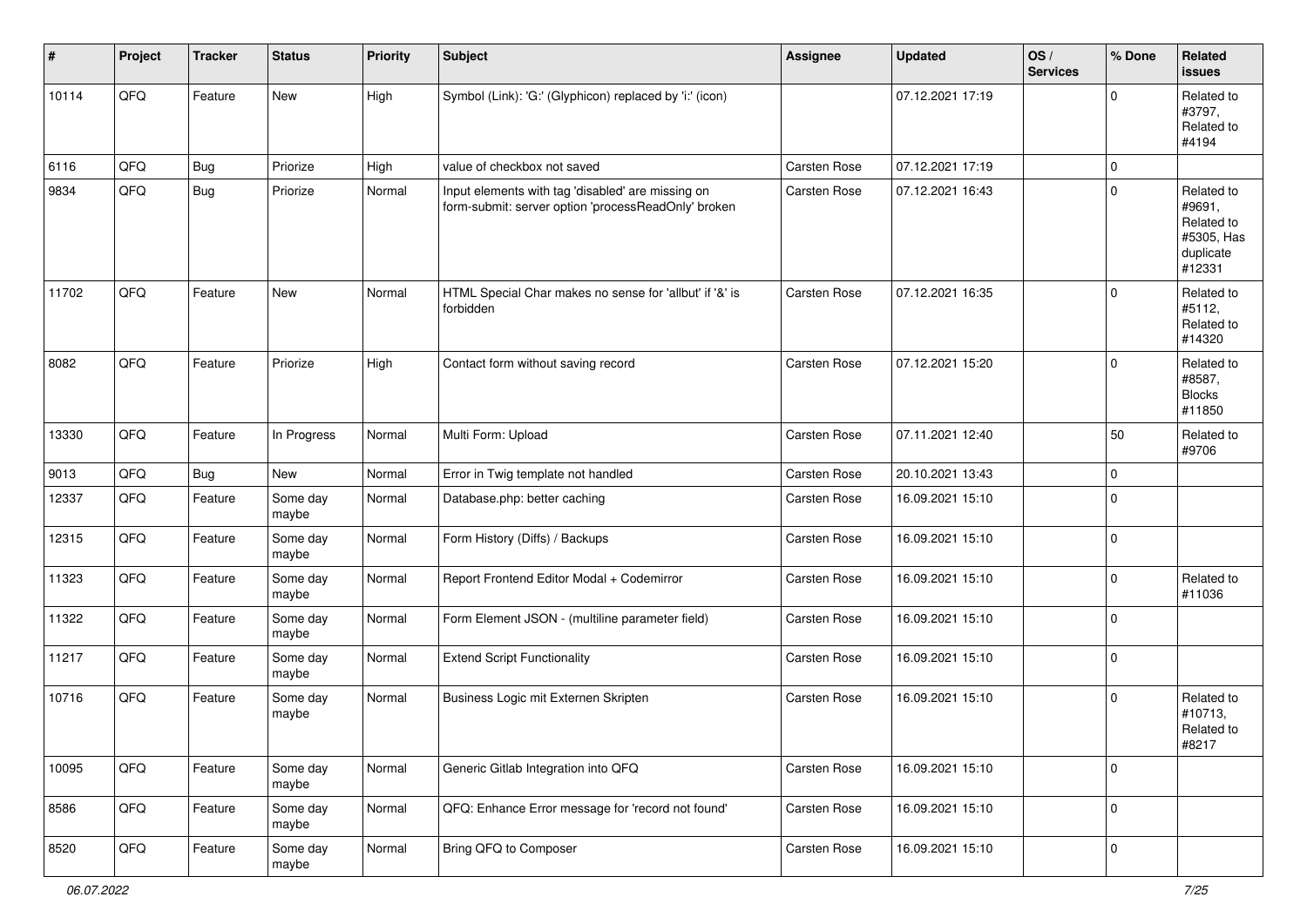| $\sharp$ | Project | <b>Tracker</b> | <b>Status</b>     | <b>Priority</b> | <b>Subject</b>                                                          | Assignee            | <b>Updated</b>   | OS/<br><b>Services</b> | % Done              | <b>Related</b><br>issues                      |
|----------|---------|----------------|-------------------|-----------------|-------------------------------------------------------------------------|---------------------|------------------|------------------------|---------------------|-----------------------------------------------|
| 8101     | QFQ     | Feature        | Some day<br>maybe | Normal          | Password hash: support further hashing methods                          | <b>Carsten Rose</b> | 16.09.2021 15:10 |                        | $\mathbf 0$         |                                               |
| 7456     | QFQ     | <b>Bug</b>     | Some day<br>maybe | Low             | Todos in Code: solve or make ticket                                     | <b>Carsten Rose</b> | 16.09.2021 15:10 |                        | 0                   |                                               |
| 7453     | QFQ     | Feature        | Some day<br>maybe | Normal          | import / export forms QFQ                                               | <b>Carsten Rose</b> | 16.09.2021 15:10 |                        | $\Omega$            |                                               |
| 7452     | QFQ     | Feature        | Some day<br>maybe | Normal          | automate deployment new QFQ version                                     | <b>Carsten Rose</b> | 16.09.2021 15:10 |                        | $\mathbf 0$         |                                               |
| 11036    | QFQ     | Feature        | Some day<br>maybe | Normal          | inline report editor permissions                                        | <b>Carsten Rose</b> | 16.09.2021 15:09 |                        | 0                   | Related to<br>#11323                          |
| 10745    | QFQ     | Feature        | Some day<br>maybe | Normal          | Tablesorter Excel Export                                                | <b>Carsten Rose</b> | 16.09.2021 15:09 |                        | $\mathbf 0$         |                                               |
| 10116    | QFQ     | Feature        | Some day<br>maybe | Normal          | TypeAhead: Tag - show inside 'input' element                            | <b>Carsten Rose</b> | 16.09.2021 15:09 |                        | $\mathbf 0$         |                                               |
| 12325    | QFQ     | <b>Bug</b>     | Priorize          | Normal          | MultiDB form.dblndex not working for report syntax                      | Carsten Rose        | 07.09.2021 13:37 |                        | $\mathbf 0$         | Related to<br>#12145,<br>Related to<br>#12314 |
| 11980    | QFQ     | Feature        | In Progress       | Normal          | protected verzeichnis MUSS geschützt werden                             | <b>Carsten Rose</b> | 07.09.2021 13:30 |                        | $\Omega$            |                                               |
| 10793    | QFQ     | Feature        | In Progress       | Normal          | Update NPM Packages                                                     | <b>Carsten Rose</b> | 07.09.2021 13:25 |                        | 30                  |                                               |
| 10661    | QFQ     | Bug            | In Progress       | Normal          | Typo3 Warnungen                                                         | <b>Carsten Rose</b> | 07.09.2021 13:23 |                        | $\mathbf 0$         | Related to<br>#12440                          |
| 4445     | QFQ     | Feature        | Some day<br>maybe | Normal          | template group: Option to simulate fieldset                             |                     | 28.06.2021 14:11 |                        | $\mathsf{O}\xspace$ |                                               |
| 9669     | QFQ     | <b>Bug</b>     | Some day<br>maybe | Normal          | Checkbox / Template Group: radio/checkbox visible broken<br>after 'add' | <b>Carsten Rose</b> | 16.06.2021 13:47 |                        | $\mathbf 0$         | Related to<br>#8091                           |
| 8204     | QFQ     | Feature        | Priorize          | High            | Position 'required mark'                                                | Carsten Rose        | 16.06.2021 13:44 |                        | $\pmb{0}$           |                                               |
| 5305     | QFQ     | <b>Bug</b>     | <b>New</b>        | Normal          | Upload FormElement: nicht disabled by readonly Form                     | <b>Carsten Rose</b> | 16.06.2021 13:43 |                        | $\mathbf 0$         | Related to<br>#9347,<br>Related to<br>#9834   |
| 12679    | QFQ     | Feature        | <b>New</b>        | Normal          | tablesorter: custom column width                                        | <b>Carsten Rose</b> | 16.06.2021 11:10 |                        | $\mathbf 0$         |                                               |
| 9121     | QFQ     | <b>Bug</b>     | Priorize          | High            | sip links have r and __dbIndexData set                                  | Carsten Rose        | 12.06.2021 10:41 |                        | $\mathsf{O}\xspace$ |                                               |
| 9347     | QFQ     | <b>Bug</b>     | New               | High            | FE.type=upload with dynamic show/hidden: required not<br>detected       | Carsten Rose        | 12.06.2021 10:40 |                        | $\Omega$            | Related to<br>#5305,<br>Related to<br>#12398  |
| 11460    | QFQ     | Feature        | <b>New</b>        | Normal          | Easier creation of changelog: gitchangelog                              | Carsten Rose        | 12.06.2021 10:20 |                        | $\Omega$            | Related to<br>#13467                          |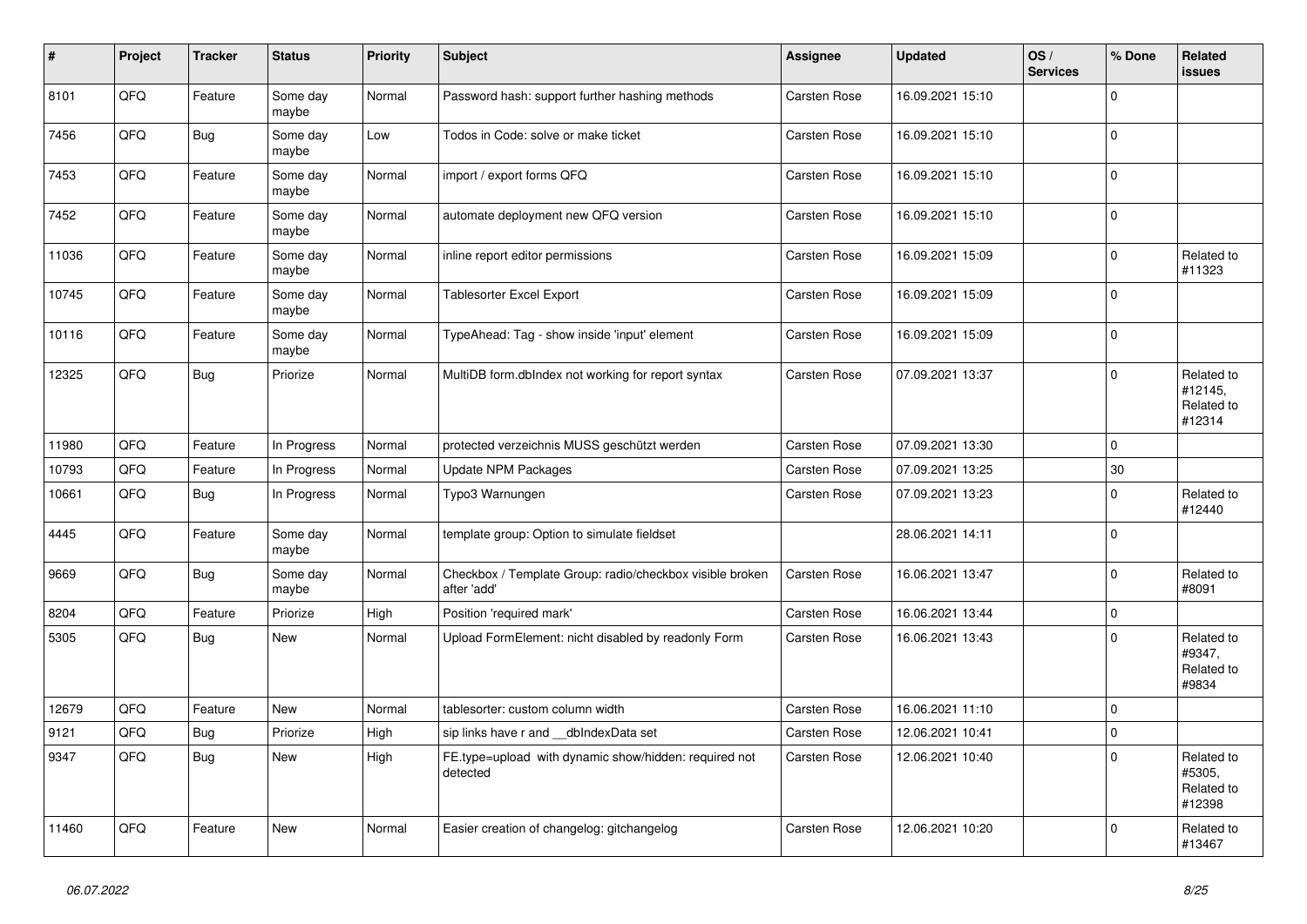| $\sharp$ | Project | <b>Tracker</b> | <b>Status</b> | <b>Priority</b> | <b>Subject</b>                                                                                                 | <b>Assignee</b>     | <b>Updated</b>   | OS/<br><b>Services</b> | % Done              | Related<br><b>issues</b>                                               |
|----------|---------|----------------|---------------|-----------------|----------------------------------------------------------------------------------------------------------------|---------------------|------------------|------------------------|---------------------|------------------------------------------------------------------------|
| 6261     | QFQ     | Feature        | <b>New</b>    | Normal          | Persistent SIP                                                                                                 | <b>Carsten Rose</b> | 12.06.2021 09:07 |                        | $\mathbf 0$         | Related to<br>#10819                                                   |
| 6723     | QFQ     | Feature        | New           | Normal          | Report QFQ Installation and Version                                                                            | Carsten Rose        | 12.06.2021 09:07 |                        | $\mathbf 0$         |                                                                        |
| 9348     | QFQ     | Feature        | <b>New</b>    | Normal          | defaultThumbnailSize: pre render thumbnails                                                                    | Carsten Rose        | 12.06.2021 09:05 |                        | 0                   |                                                                        |
| 9346     | QFQ     | Feature        | Priorize      | Normal          | beforeSave: check if an upload is given                                                                        | Carsten Rose        | 11.06.2021 21:18 |                        | 0                   |                                                                        |
| 7890     | QFQ     | <b>Bug</b>     | <b>New</b>    | Normal          | FormElement 'required': extraButtonInfo not aligned                                                            | Carsten Rose        | 11.06.2021 21:17 |                        | $\mathbf 0$         | Related to<br>#11517                                                   |
| 9531     | QFQ     | Bug            | New           | High            | FE File: Dynamic Update / modeSql / required detected<br>even it not set                                       | Carsten Rose        | 11.06.2021 20:32 |                        | $\mathbf 0$         | Related to<br>#12398                                                   |
| 12632    | QFQ     | Feature        | New           | Normal          | TinyMCE: Prepare CSS classes for images                                                                        | <b>Carsten Rose</b> | 04.06.2021 14:35 |                        | 100                 | Blocked by<br>#12186                                                   |
| 11893    | QFQ     | Feature        | New           | High            | Broken SIP: a) only report one time, b) only report in main<br>column                                          | <b>Carsten Rose</b> | 12.05.2021 12:13 |                        | $\mathbf 0$         | Related to<br>#12532,<br>Related to<br>#14187                          |
| 10012    | QFQ     | Feature        | Priorize      | Normal          | redirectAllMailTo: {{beEmail:T}}                                                                               | Carsten Rose        | 08.05.2021 09:54 |                        | $\mathbf 0$         | Related to<br>#12412,<br>Related to<br>#12413,<br>Related to<br>#10011 |
| 10011    | QFQ     | Feature        | Priorize      | Normal          | Offer new STORE_TYPO3 Variable 'beUser', 'beEmail'                                                             | Carsten Rose        | 08.05.2021 09:51 |                        | $\Omega$            | Related to<br>#10012,<br>Related to<br>#12511                          |
| 12412    | QFQ     | Feature        | <b>New</b>    | Normal          | Action/Escape qualifier 'e' (empty), '0': if given, an empty<br>string (or '0') will be treated as 'not found' | Carsten Rose        | 08.05.2021 09:40 |                        | $\mathbf 0$         | Related to<br>#12413,<br>Related to<br>#10012                          |
| 12439    | QFQ     | Feature        | In Progress   | Normal          | TinyMCE Paste from Word & Character Count/Limit                                                                | Carsten Rose        | 05.05.2021 22:15 |                        | $\mathbf 0$         |                                                                        |
| 9668     | QFQ     | Feature        | Priorize      | Normal          | Form.mode: rename 'hidden' to 'hide'                                                                           | Carsten Rose        | 05.05.2021 22:14 |                        | $\Omega$            | Related to<br>#6437                                                    |
| 8044     | QFQ     | Feature        | Priorize      | Normal          | Transaction: a) Form, b) Report                                                                                | Carsten Rose        | 05.05.2021 22:14 |                        | $\mathbf 0$         | Related to<br>#8043                                                    |
| 3867     | QFG     | Feature        | Priorize      | Normal          | Readonly Formular: Template Groups add/delete<br>ausbeldnen                                                    | Carsten Rose        | 05.05.2021 22:12 |                        | 0                   |                                                                        |
| 8963     | QFQ     | Feature        | Priorize      | Normal          | Setting values in a store: flexible way                                                                        | Carsten Rose        | 05.05.2021 22:10 |                        | $\mathbf{0}$        | Related to<br>#8975                                                    |
| 9394     | QFQ     | Feature        | Priorize      | Normal          | REST: allow for non numerical ids in get requests                                                              | Carsten Rose        | 05.05.2021 22:10 |                        | $\mathsf{O}\xspace$ |                                                                        |
| 11320    | QFQ     | Feature        | Priorize      | Normal          | Typo3 Version 10 support                                                                                       | Carsten Rose        | 05.05.2021 22:09 |                        | $\pmb{0}$           |                                                                        |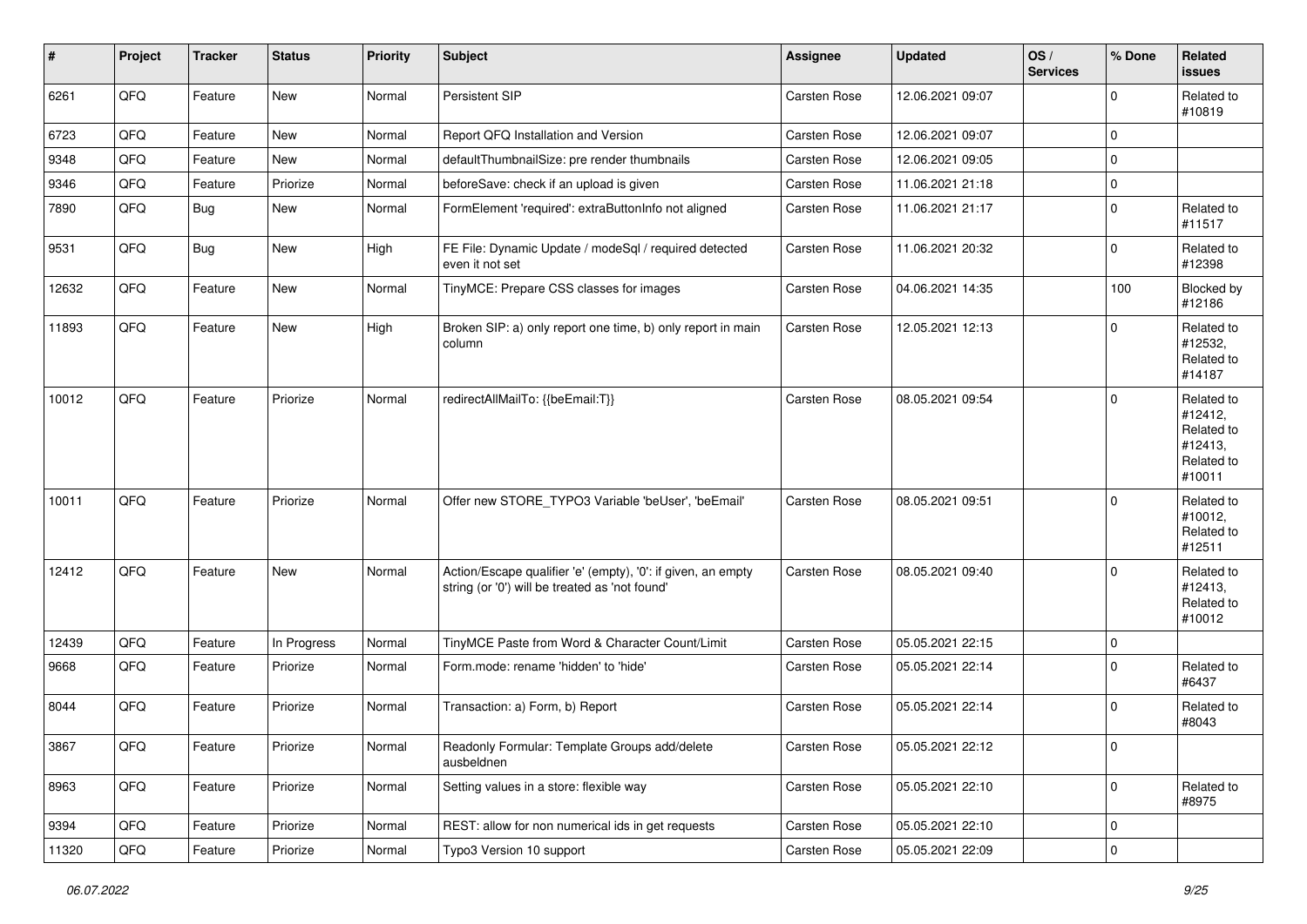| #     | Project | <b>Tracker</b> | <b>Status</b>     | <b>Priority</b> | <b>Subject</b>                                                                               | Assignee            | <b>Updated</b>   | OS/<br><b>Services</b> | % Done      | Related<br>issues                           |
|-------|---------|----------------|-------------------|-----------------|----------------------------------------------------------------------------------------------|---------------------|------------------|------------------------|-------------|---------------------------------------------|
| 12503 | QFQ     | Feature        | Priorize          | Normal          | Detect dangerous UPDATE statement with missing WHERE                                         | <b>Carsten Rose</b> | 05.05.2021 22:09 |                        | $\Omega$    |                                             |
| 12504 | QFQ     | Feature        | Priorize          | Normal          | sgl.log: report fe.id                                                                        | Carsten Rose        | 05.05.2021 22:09 |                        | $\Omega$    |                                             |
| 12465 | QFQ     | Feature        | <b>New</b>        | Normal          | QFQ Function: use in FE to fill StoreRecord                                                  | <b>Carsten Rose</b> | 05.05.2021 21:58 |                        | $\mathbf 0$ |                                             |
| 9517  | QFQ     | Feature        | In Progress       | High            | Input multiple tags with typeahead                                                           | <b>Carsten Rose</b> | 03.05.2021 21:14 |                        | 40          | Related to<br>#10150                        |
| 9548  | QFQ     | Feature        | Feedback          | High            | FormElement: Pattern mismatch - optional report only on<br>focus lost                        | Benjamin Baer       | 03.05.2021 21:14 |                        | $\mathbf 0$ |                                             |
| 9534  | QFQ     | Bug            | Priorize          | Urgent          | FE.type=upload: 'Unknown Mode: ID"                                                           | <b>Carsten Rose</b> | 03.05.2021 21:14 |                        | $\Omega$    | Related to<br>#9532                         |
| 9173  | QFQ     | Bug            | Priorize          | Urgent          | Stale Record Lock: Firefox                                                                   | Carsten Rose        | 03.05.2021 21:14 |                        | $\Omega$    | Related to<br>#9789                         |
| 8962  | QFQ     | Feature        | <b>New</b>        | High            | allow for form fields with identical names                                                   | Carsten Rose        | 03.05.2021 21:14 |                        | $\mathbf 0$ |                                             |
| 8668  | QFQ     | <b>Bug</b>     | <b>New</b>        | High            | Pill disabled: dyamic mode 'hidden' not respected - FE is still<br>required                  | <b>Carsten Rose</b> | 03.05.2021 21:14 |                        | $\Omega$    |                                             |
| 8431  | QFQ     | Bug            | <b>New</b>        | High            | autocron.php with wrong path                                                                 | Carsten Rose        | 03.05.2021 21:14 |                        | $\mathbf 0$ |                                             |
| 8083  | QFQ     | Bug            | <b>New</b>        | High            | FormEditor: primary table list does not respect<br>'indexDb={{indexData:Y}}'                 | <b>Carsten Rose</b> | 03.05.2021 21:14 |                        | $\mathbf 0$ | Has duplicate<br>#6678                      |
| 7899  | QFQ     | Bug            | <b>New</b>        | High            | Fe.type=password / retype / required: always complain<br>about missing value                 | <b>Carsten Rose</b> | 03.05.2021 21:14 |                        | $\Omega$    |                                             |
| 7850  | QFQ     | Feature        | <b>New</b>        | High            | Upload records: non 'pathFileName' column                                                    | Carsten Rose        | 03.05.2021 21:14 |                        | $\Omega$    |                                             |
| 7650  | QFQ     | Bug            | <b>New</b>        | High            | Optional do not show 'required' sign on FormElement                                          | Carsten Rose        | 03.05.2021 21:14 |                        | $\mathbf 0$ |                                             |
| 5715  | QFQ     | Feature        | <b>New</b>        | High            | <b>PDF Caching</b>                                                                           | Carsten Rose        | 03.05.2021 21:14 |                        | $\Omega$    | Related to<br>#5851,<br>Related to<br>#6357 |
| 5459  | QFQ     | Bug            | <b>New</b>        | High            | Multi DB: spread system tables between 'QFQ' and<br>'Data'-DB                                | <b>Carsten Rose</b> | 03.05.2021 21:14 |                        | $\mathbf 0$ | Related to<br>#4720                         |
| 5221  | QFQ     | Bug            | <b>New</b>        | High            | Download Dialog: Bleibt stehen in FF wenn Datei<br>automatisch gespeichert wird.             | <b>Carsten Rose</b> | 03.05.2021 21:14 |                        | $\Omega$    |                                             |
| 4279  | QFQ     | Bug            | Some day<br>maybe | High            | config.linkVars lost                                                                         | <b>Carsten Rose</b> | 03.05.2021 21:14 |                        | $\Omega$    |                                             |
| 4258  | QFQ     | Feature        | Some day<br>maybe | High            | <b>System Defaults: Forms</b>                                                                | Carsten Rose        | 03.05.2021 21:14 |                        | $\Omega$    |                                             |
| 3990  | QFQ     | Feature        | Some day<br>maybe | High            | custom class definition: add space automatically                                             | <b>Carsten Rose</b> | 03.05.2021 21:14 |                        | $\Omega$    |                                             |
| 3967  | QFQ     | Feature        | Some day<br>maybe | High            | Report: Checkbox, Radio, Dropdown, Input welches ohne<br>Submit funktioniert - 'Inline-Form' | Carsten Rose        | 03.05.2021 21:14 |                        | $\Omega$    |                                             |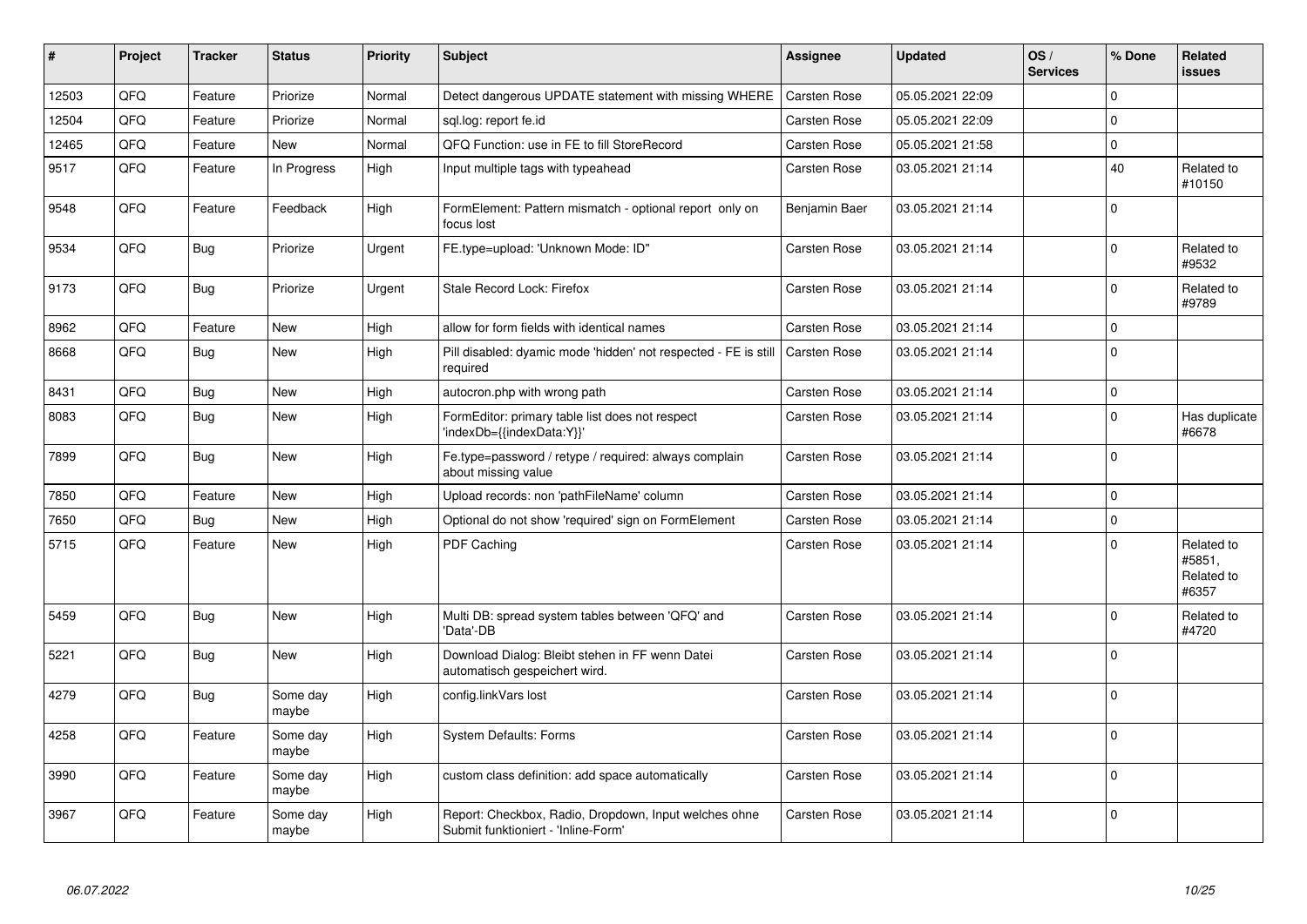| #     | Project    | <b>Tracker</b> | <b>Status</b>     | <b>Priority</b> | <b>Subject</b>                                                                                         | <b>Assignee</b>                                        | <b>Updated</b>   | OS/<br><b>Services</b> | % Done      | <b>Related</b><br><b>issues</b>              |                      |
|-------|------------|----------------|-------------------|-----------------|--------------------------------------------------------------------------------------------------------|--------------------------------------------------------|------------------|------------------------|-------------|----------------------------------------------|----------------------|
| 3848  | QFQ        | Feature        | Some day<br>maybe | High            | Antivirus check fuer Upload files in qfq?                                                              | <b>Carsten Rose</b>                                    | 03.05.2021 21:14 |                        | $\Omega$    | Related to<br>#4131                          |                      |
| 3727  | <b>OFO</b> | Feature        | <b>New</b>        | High            | Security: Session Hijacking erschweren                                                                 | Carsten Rose                                           | 03.05.2021 21:14 |                        | $\mathbf 0$ |                                              |                      |
| 3570  | QFQ        | Bug            | Some day<br>maybe | High            | Formular mit prmitnew permitEdit=Always wird nicht<br>aufgerufen (ist leer)                            | Carsten Rose                                           | 03.05.2021 21:14 |                        | $\Omega$    |                                              |                      |
| 3109  | QFQ        | Bug            | Some day<br>maybe | High            | RealUrl: Links werden nicht korrekt gerendert                                                          | Carsten Rose                                           | 03.05.2021 21:14 |                        | $\Omega$    |                                              |                      |
| 3061  | QFQ        | Bug            | Some day<br>maybe | High            | winstitute: mysql connection durcheinander - nmhp17<br>(ag7)/QFQ arbeitet mit DB/Tabellen von biostat. | <b>Carsten Rose</b>                                    | 03.05.2021 21:14 |                        | $\Omega$    |                                              |                      |
| 880   | QFQ        | Feature        | Some day<br>maybe | Urgent          | Security: PHP, SQL Injection, XSS                                                                      |                                                        | 03.05.2021 21:14 |                        | $\Omega$    | Related to<br>#14320                         |                      |
| 12468 | QFQ        | Bug            | <b>New</b>        | Urgent          | Form: update Form.title after save                                                                     | <b>Carsten Rose</b>                                    | 03.05.2021 21:12 |                        | $\mathbf 0$ |                                              |                      |
| 11850 | QFQ        | Feature        | <b>New</b>        | Urgent          | Wizard Form: basierend auf einer Tabelle eine Form<br>anlegen.                                         |                                                        | 03.05.2021 21:12 |                        | $\Omega$    | Blocked by<br>#8082                          |                      |
| 11237 | QFQ        | <b>Bug</b>     | <b>New</b>        | High            | Radiobutton / parameter.buttonClass= btn-default - kein dirty<br>Trigger                               | Benjamin Baer                                          | 03.05.2021 21:12 |                        | $\Omega$    | Related to<br>#10766                         |                      |
| 11057 | QFQ        | Bug            | <b>New</b>        | High            | Checkboxes ohne span.checkmark im Report werden<br>ausgeblendet                                        | Benjamin Baer                                          | 03.05.2021 21:12 |                        | $\mathbf 0$ | Related to<br>#11039                         |                      |
| 10766 | QFQ        | Bug            | <b>New</b>        | High            | Radiobutton / parameter.buttonClass=btn-default: dynamic<br>update                                     |                                                        | 03.05.2021 21:12 |                        | $\mathbf 0$ | Related to<br>#11237                         |                      |
| 10640 | QFQ        | Bug            | <b>New</b>        | High            | TypeAhead Tag: FE editierbar trotz readOnly                                                            | <b>Carsten Rose</b>                                    | 03.05.2021 21:12 |                        | $\Omega$    | Related to<br>#7795                          |                      |
| 10508 | QFQ        | Bug            | <b>New</b>        | High            | Multi Form broken on Multi DB Instance                                                                 | <b>Carsten Rose</b>                                    | 03.05.2021 21:12 |                        | $\pmb{0}$   |                                              |                      |
| 10506 | QFQ        | Bug            | <b>New</b>        | High            | Template Group broken on MultiDB instance                                                              | <b>Carsten Rose</b>                                    | 03.05.2021 21:12 |                        | $\Omega$    | Related to<br>#10505                         |                      |
| 10081 | QFQ        | Bug            | <b>New</b>        | High            | Stale record lock after 'forbidden' character                                                          | Carsten Rose                                           | 03.05.2021 21:12 |                        | $\Omega$    | Related to<br>#10082,<br>Related to<br>#9789 |                      |
| 10345 | QFQ        | Feature        | <b>New</b>        | Normal          | Templates - Patterns QFQ Style                                                                         |                                                        | 03.05.2021 21:01 |                        | $\mathbf 0$ | Related to<br>#10713                         |                      |
| 12119 | QFQ        | Feature        | <b>New</b>        | Normal          | AS paged: error message missing if there ist no 'r' argument.                                          | Carsten Rose                                           | 03.05.2021 20:51 |                        | $\Omega$    |                                              |                      |
| 12163 | QFQ        | Feature        | <b>New</b>        | Normal          | Checkbox: table wrap                                                                                   | <b>Carsten Rose</b>                                    | 03.05.2021 20:51 |                        | $\mathbf 0$ |                                              |                      |
| 11668 | QFQ        | Bug            | <b>New</b>        | Normal          | Play function.sql - problem with mysql                                                                 | Carsten Rose                                           | 03.05.2021 20:48 |                        | $\Omega$    |                                              |                      |
| 11667 | QFQ        | Bug            | <b>New</b>        | Normal          | MySQL mariadb-server-10.3: Incorrect datetime value                                                    | Carsten Rose                                           | 03.05.2021 20:48 |                        | $\pmb{0}$   |                                              |                      |
| 11955 | QFQ        | Feature        | New               | Normal          | subrecord: new title option to set <th> attributes - e.g. to<br/>customize tablesorter options.</th>   | attributes - e.g. to<br>customize tablesorter options. | Carsten Rose     | 03.05.2021 20:47       |             | $\Omega$                                     | Related to<br>#11775 |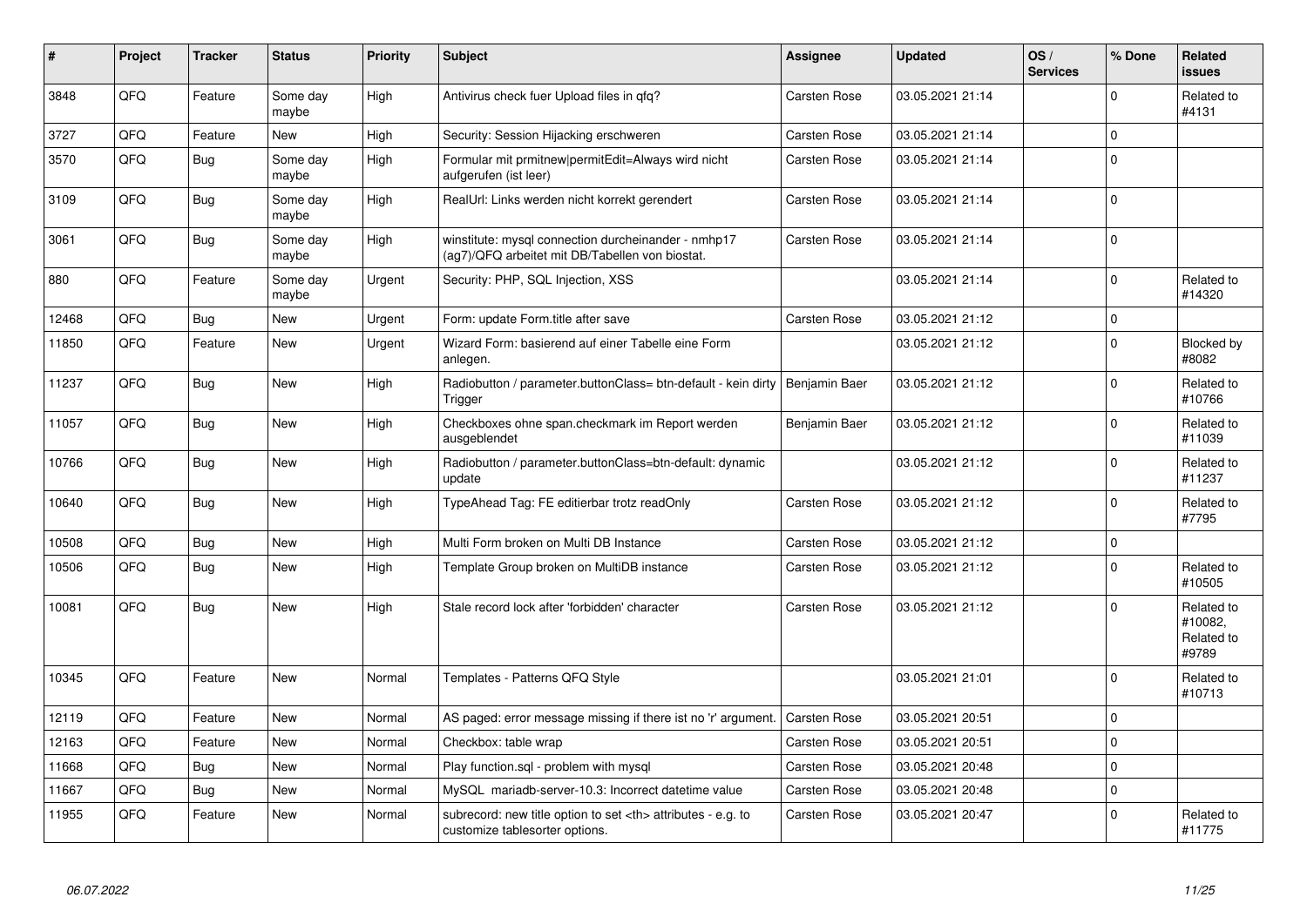| ∦     | Project | <b>Tracker</b> | <b>Status</b>     | <b>Priority</b> | <b>Subject</b>                                                                                             | Assignee            | <b>Updated</b>   | OS/<br><b>Services</b> | % Done      | Related<br><b>issues</b>                      |
|-------|---------|----------------|-------------------|-----------------|------------------------------------------------------------------------------------------------------------|---------------------|------------------|------------------------|-------------|-----------------------------------------------|
| 11747 | QFQ     | Feature        | New               | Normal          | Maintenance Page with Redirect                                                                             | Carsten Rose        | 03.05.2021 20:47 |                        | 0           | Related to<br>#11741                          |
| 4194  | QFQ     | Feature        | In Progress       | Normal          | Bootstrap 4 ist jetzt offiziel                                                                             |                     | 03.05.2021 20:47 |                        | 0           | Related to<br>#10114                          |
| 12480 | QFQ     | Feature        | New               | Normal          | If QFQ upgrade is running, block further request                                                           | Carsten Rose        | 03.05.2021 20:45 |                        | 0           |                                               |
| 12477 | QFQ     | Feature        | <b>New</b>        | Normal          | Support for refactoring: Form, FormElement, diverse<br>Tabellen/Spalten, tt-content Records                | Carsten Rose        | 03.05.2021 20:45 |                        | $\Omega$    |                                               |
| 12474 | QFQ     | Feature        | New               | Normal          | Check BaseConfigURL if it is given and the the last char is '/'                                            | Carsten Rose        | 03.05.2021 20:45 |                        | 0           |                                               |
| 12413 | QFQ     | Feature        | <b>New</b>        | Normal          | STORE_TYPO3: enhance for {{be_users.email:T}},<br>{{fe users.email:T}}                                     | <b>Carsten Rose</b> | 03.05.2021 20:45 |                        | 0           | Related to<br>#12412,<br>Related to<br>#10012 |
| 12400 | QFQ     | Feature        | <b>New</b>        | Normal          | Tutorial ist in QFQ Doku, Wird in der Suche gefunden, es<br>gibt aber kein Menupunkt - Inhalt ueberpruefen | Carsten Rose        | 03.05.2021 20:45 |                        | 0           |                                               |
| 12269 | QFQ     | Feature        | <b>New</b>        | Normal          | 2FA - Login                                                                                                | Carsten Rose        | 03.05.2021 20:45 |                        | 0           |                                               |
| 12162 | QFQ     | Feature        | New               | Normal          | FE.type=sendmail: personalized mailing (several mails) via<br>template                                     | <b>Carsten Rose</b> | 03.05.2021 20:45 |                        | 0           |                                               |
| 12156 | QFQ     | Feature        | <b>New</b>        | Normal          | Form: Optional disable 'leave page'                                                                        |                     | 03.05.2021 20:45 |                        | 0           |                                               |
| 12109 | QFQ     | Feature        | New               | Normal          | Donwload Link: Plain, SIP, Persistent Link, Peristent SIP -<br>new notation                                | Carsten Rose        | 03.05.2021 20:45 |                        | 0           | Related to<br>#12085                          |
| 7278  | QFQ     | Feature        | Some day<br>maybe | Normal          | Form: Wert vordefinieren der immer gesetzt wird                                                            |                     | 02.05.2021 09:27 |                        | $\mathbf 0$ |                                               |
| 12135 | QFQ     | Feature        | <b>New</b>        | Normal          | Subrecord: Notiz                                                                                           |                     | 24.04.2021 16:58 |                        | 0           |                                               |
| 12330 | QFQ     | Feature        | <b>New</b>        | Normal          | Copy to input field / text area / TinyMCE                                                                  | Carsten Rose        | 07.04.2021 09:01 |                        | 0           |                                               |
| 10080 | QFQ     | Feature        | New               | Normal          | Popup on 'save' / 'close': configure dialog (answer<br>yes/no/cancle/)                                     | <b>Carsten Rose</b> | 28.03.2021 20:52 |                        | 0           | Is duplicate of<br>#12262                     |
| 11347 | QFQ     | Bug            | Feedback          | Normal          | If Bedingungen funktionieren nicht korrekt                                                                 | Christoph Fuchs     | 21.03.2021 20:37 |                        | 0           |                                               |
| 12187 | QFQ     | Bug            | <b>New</b>        | Normal          | Trigger FormAsFile() via Report: probably problem with multi<br>DB setup                                   | Carsten Rose        | 20.03.2021 21:20 |                        | $\Omega$    |                                               |
| 10714 | QFQ     | Feature        | <b>New</b>        | Normal          | multi Table Form                                                                                           | Carsten Rose        | 16.03.2021 18:44 |                        | 0           |                                               |
| 8217  | QFQ     | Feature        | <b>New</b>        | Normal          | if-elseif-else construct                                                                                   | Carsten Rose        | 16.03.2021 18:41 |                        | 0           | Related to<br>#10716                          |
| 11516 | QFQ     | Feature        | New               | Normal          | Multi Page Form (Previous/Next Buttons)                                                                    | Carsten Rose        | 16.03.2021 17:52 |                        | 0           |                                               |
| 12146 | QFQ     | Feature        | New               | Normal          | Autocron Job: Anzeigen wann der naechste Job ausgefuehrt<br>wird, resp das er nicht ausgefuehrt wird       | Carsten Rose        | 15.03.2021 15:23 |                        | 0           |                                               |
| 12133 | QFQ     | Bug            | New               | Normal          | NPM, phpSpreadSheet aktualisieren                                                                          | Carsten Rose        | 15.03.2021 09:04 |                        | 0           |                                               |
| 8187  | QFQ     | Feature        | New               | Normal          | Subrecord: enable/hide new button - make new/edit/delete<br>customizeable.                                 | Carsten Rose        | 06.03.2021 18:44 |                        | 0           | Related to<br>#11326                          |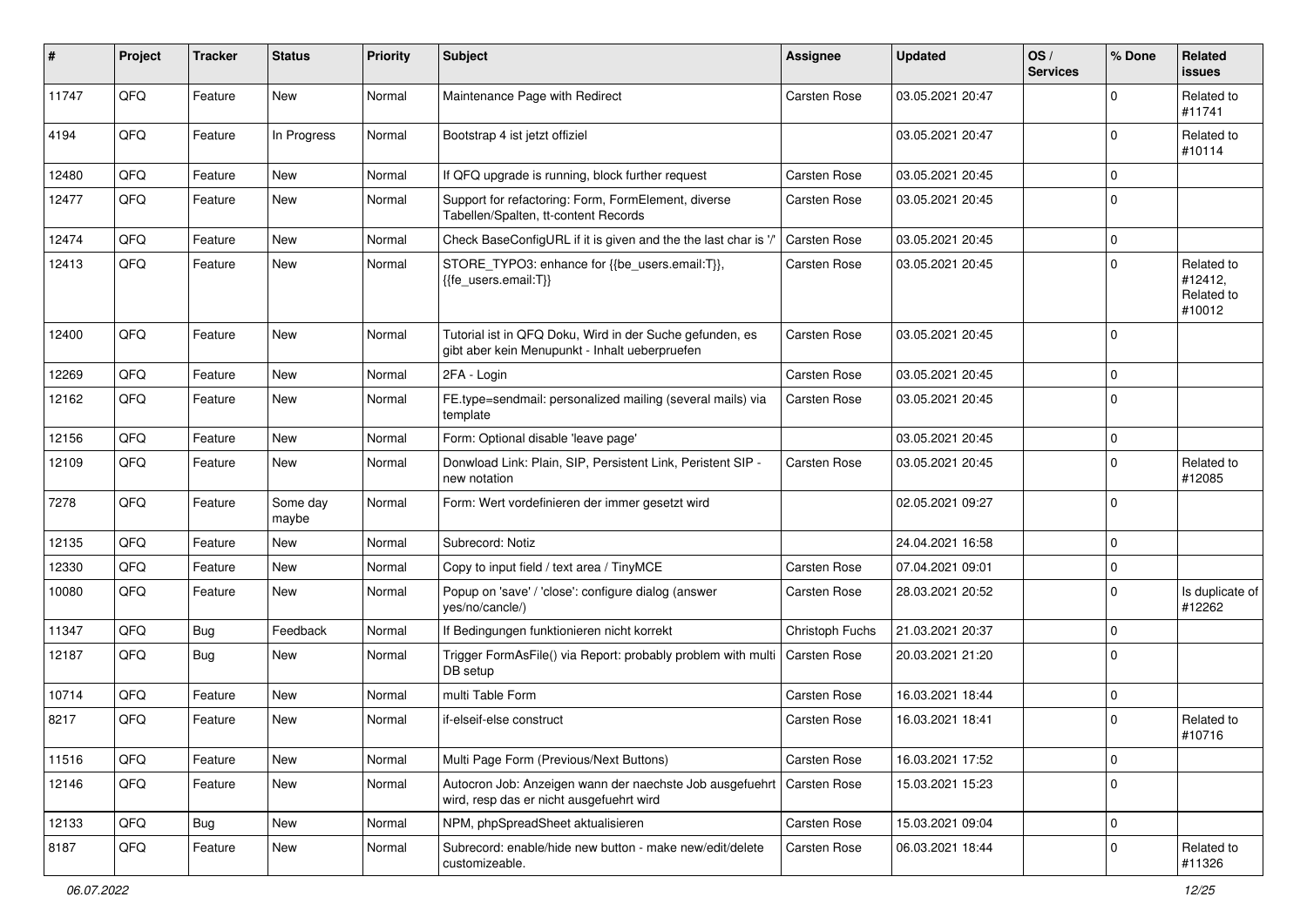| #     | Project | <b>Tracker</b> | <b>Status</b>     | Priority | <b>Subject</b>                                                                     | <b>Assignee</b>     | <b>Updated</b>   | OS/<br><b>Services</b> | % Done      | Related<br><b>issues</b> |
|-------|---------|----------------|-------------------|----------|------------------------------------------------------------------------------------|---------------------|------------------|------------------------|-------------|--------------------------|
| 12045 | QFQ     | Bug            | New               | Normal   | templateGroup afterSave FE: Aufruf ohne<br>sglHonorFormElements funktioniert nicht | Carsten Rose        | 18.02.2021 16:33 |                        | 0           |                          |
| 12040 | QFQ     | <b>Bug</b>     | New               | Normal   | FE Mode 'hidden' für zwei FEs auf einer Zeile                                      | <b>Carsten Rose</b> | 18.02.2021 10:13 |                        | 0           |                          |
| 12039 | QFQ     | Feature        | New               | Normal   | Missing htmlSpecialChar() in pre processing on form submit                         |                     | 18.02.2021 00:09 |                        | 0           | Related to<br>#14320     |
| 12024 | QFQ     | Feature        | New               | Normal   | Excel Export: text columns by default decode<br>htmlspeciachar()                   | Carsten Rose        | 17.02.2021 23:55 |                        | 0           | Related to<br>#12022     |
| 12038 | QFQ     | Feature        | New               | Normal   | a) STORE_VAR: filenameOnlyStripUniq, b) SP:<br>QSTRIPUNIQ()                        |                     | 17.02.2021 23:55 |                        | 0           |                          |
| 12023 | QFQ     | Feature        | New               | Normal   | MySQL Stored Precdure: QDECODESPECIALCHAR()                                        | <b>Carsten Rose</b> | 16.02.2021 11:16 |                        | 0           | Related to<br>#12022     |
| 9958  | QFQ     | Bug            | Priorize          | Normal   | Broken subrecord query: no error message                                           | <b>Carsten Rose</b> | 05.02.2021 15:15 |                        | 0           |                          |
| 7229  | QFQ     | Feature        | Some day<br>maybe | Normal   | New FormElement.type: Button                                                       |                     | 01.02.2021 12:32 |                        | $\mathbf 0$ |                          |
| 3880  | QFQ     | Feature        | Some day<br>maybe | Normal   | Form 'Form': anlegen einer Tabelle                                                 |                     | 14.01.2021 10:12 |                        | 0           |                          |
| 9281  | QFQ     | <b>Bug</b>     | Some day<br>maybe | Normal   | Allow STRICT TRANS TABLES                                                          | Carsten Rose        | 02.01.2021 18:43 |                        | 0           |                          |
| 9126  | QFQ     | Bug            | Some day<br>maybe | Normal   | hidden Form elements are present in page source                                    |                     | 02.01.2021 18:41 |                        | $\Omega$    |                          |
| 5695  | QFQ     | Feature        | In Progress       | Normal   | Multiform                                                                          | <b>Carsten Rose</b> | 02.01.2021 18:38 |                        | 0           |                          |
| 11775 | QFQ     | Feature        | New               | Normal   | Subrecord Tooltip pro Feld                                                         | Carsten Rose        | 18.12.2020 15:22 |                        | $\Omega$    | Related to<br>#11955     |
| 11752 | QFQ     | Bug            | New               | Normal   | checkbox renders multiple input elements with same name                            | Carsten Rose        | 17.12.2020 14:58 |                        | 0           | Related to<br>#11750     |
| 11716 | QFQ     | Feature        | <b>New</b>        | Normal   | Form an beliebiger Stelle im Report anzeigen                                       |                     | 09.12.2020 09:47 |                        | 0           |                          |
| 11715 | QFQ     | Bug            | New               | Normal   | acceptZeroAsRequired and requiredOffButMark do not<br>coincide                     |                     | 08.12.2020 12:13 |                        | 0           |                          |
| 11695 | QFQ     | <b>Bug</b>     | New               | Normal   | MultiForm required FE Error                                                        | <b>Carsten Rose</b> | 04.12.2020 13:34 |                        | 0           |                          |
| 11534 | QFQ     | Feature        | New               | Normal   | Report: Action on selected rows - Table batchprocessing<br>feature                 |                     | 18.11.2020 08:15 |                        | 0           |                          |
| 11535 | QFQ     | Feature        | <b>New</b>        | Normal   | Ability to create SQL columns in frontend QFQ forms                                |                     | 17.11.2020 12:11 |                        | $\Omega$    |                          |
| 11523 | QFQ     | Feature        | New               | Normal   | Mit dynamic Update erkennen, ob Upload gemacht wurde                               | Carsten Rose        | 13.11.2020 15:07 |                        | $\mathbf 0$ | Related to<br>#9533      |
| 11522 | QFQ     | Bug            | New               | Normal   | Aus/Einblenden von Reitern                                                         |                     | 13.11.2020 14:58 |                        | 0           |                          |
| 10937 | QFQ     | <b>Bug</b>     | New               | Normal   | Fehler mit abhängigen Select- Feldern beim Positionieren                           | Carsten Rose        | 12.11.2020 23:45 |                        | 0           |                          |
| 10759 | QFQ     | Bug            | New               | Normal   | emptyMeansNull - Feld falsch aktualisiert                                          |                     | 12.11.2020 23:45 |                        | 0           |                          |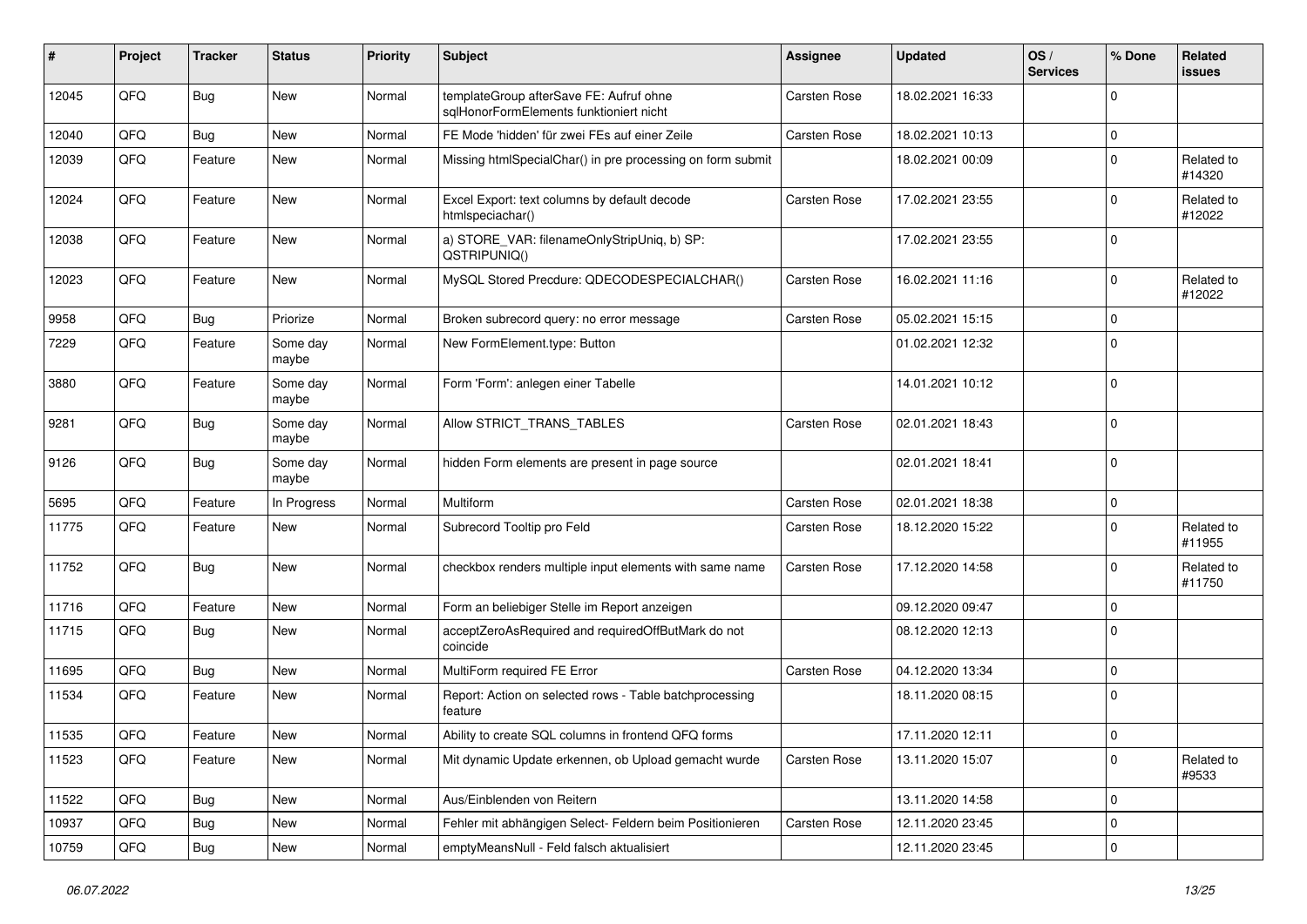| $\sharp$ | Project | <b>Tracker</b> | <b>Status</b>     | <b>Priority</b> | <b>Subject</b>                                                                                     | <b>Assignee</b> | <b>Updated</b>   | OS/<br><b>Services</b> | % Done      | Related<br>issues                                                    |
|----------|---------|----------------|-------------------|-----------------|----------------------------------------------------------------------------------------------------|-----------------|------------------|------------------------|-------------|----------------------------------------------------------------------|
| 10704    | QFQ     | <b>Bug</b>     | <b>New</b>        | Normal          | wkhtml problem rendering fullCalendar.js / fabric.js >><br>successor: puppeteer                    | Carsten Rose    | 12.11.2020 23:45 |                        | $\Omega$    | Related to<br>#5024,<br>Related to<br>#4650,<br>Related to<br>#10715 |
| 10588    | QFQ     | Bug            | <b>New</b>        | Normal          | typeahed Tag: Doku anpassen                                                                        | Carsten Rose    | 12.11.2020 23:45 |                        | $\Omega$    |                                                                      |
| 11504    | QFQ     | Feature        | New               | Normal          | Dynamic Update: Button text update for 'Save',' Close' &<br>'Delete'                               | Carsten Rose    | 12.11.2020 23:44 |                        | $\Omega$    |                                                                      |
| 11239    | QFQ     | Bug            | New               | Normal          | Radiobutton (plain): horizontales Rendern abhängig vom<br>Datentyp in der Datenbank                | Carsten Rose    | 30.09.2020 18:37 |                        | $\Omega$    |                                                                      |
| 11195    | QFQ     | Bug            | New               | Low             | Dynamic Update: Note not updated if new text is empty<br>(v20.4)                                   |                 | 25.09.2020 11:14 |                        | $\Omega$    |                                                                      |
| 11076    | QFQ     | Feature        | In Progress       | Normal          | SELECT  AS _websocket                                                                              | Carsten Rose    | 30.08.2020 17:49 |                        | $\Omega$    | Related to<br>#13354                                                 |
| 11080    | QFQ     | Feature        | <b>New</b>        | Normal          | Send MQTT messages                                                                                 | Carsten Rose    | 29.08.2020 19:49 |                        | $\Omega$    |                                                                      |
| 10996    | QFQ     | Feature        | New               | Normal          | Download video via sip: no seek                                                                    | Carsten Rose    | 12.08.2020 14:18 |                        | $\Omega$    |                                                                      |
| 10976    | QFQ     | Feature        | <b>New</b>        | Normal          | Excel Export Verbesserungen                                                                        | Carsten Rose    | 06.08.2020 10:56 |                        | $\mathbf 0$ |                                                                      |
| 10890    | QFQ     | Bug            | New               | Normal          | AutoCron hangs                                                                                     |                 | 20.07.2020 13:56 |                        | $\Omega$    |                                                                      |
| 10874    | QFQ     | Feature        | <b>New</b>        | Normal          | Erstellen eines Foreign Keys in der Tabelle "FormElement"                                          |                 | 13.07.2020 10:11 |                        | $\mathbf 0$ |                                                                      |
| 10819    | QFQ     | Feature        | <b>New</b>        | Normal          | Persistent SIP - second try                                                                        | Carsten Rose    | 29.06.2020 23:02 |                        | $\Omega$    | Related to<br>#6261                                                  |
| 10763    | QFQ     | Feature        | <b>New</b>        | Normal          | form accessed and submitted despite logout?                                                        |                 | 16.06.2020 11:43 |                        | $\mathbf 0$ |                                                                      |
| 3432     | QFQ     | Feature        | <b>New</b>        | Normal          | subrecord: dynamicUpdate                                                                           | Carsten Rose    | 11.06.2020 21:10 |                        | $\Omega$    | Related to<br>#5691                                                  |
| 10738    | QFQ     | Feature        | Some day<br>maybe | Normal          | CORS headers for external API requests                                                             |                 | 10.06.2020 14:00 |                        | $\Omega$    |                                                                      |
| 10005    | QFQ     | Feature        | Priorize          | Normal          | Report / special column name:  AS _calendar                                                        | Carsten Rose    | 03.06.2020 17:28 |                        | $\mathbf 0$ |                                                                      |
| 10658    | QFQ     | <b>Bug</b>     | New               | Normal          | processReadOnly broken                                                                             | Carsten Rose    | 27.05.2020 17:55 |                        | 0           |                                                                      |
| 5345     | QFQ     | Feature        | <b>New</b>        | Normal          | Report: UPDATE / INSERT / DELETE statements should<br>trigger subqueries, depending on the result. | Carsten Rose    | 27.05.2020 16:11 |                        | $\Omega$    |                                                                      |
| 10593    | QFQ     | Feature        | New               | Normal          | label2: text behind input element                                                                  | Carsten Rose    | 16.05.2020 10:57 |                        | 0           |                                                                      |
| 5559     | QFQ     | Bug            | New               | Normal          | FE.type = Upload: 'accept' might contain variables                                                 | Carsten Rose    | 11.05.2020 21:23 |                        | 0           |                                                                      |
| 10443    | QFQ     | Feature        | In Progress       | Normal          | Konzept_api / _live                                                                                | Carsten Rose    | 07.05.2020 09:39 |                        | 0           |                                                                      |
| 10384    | QFQ     | Feature        | New               | Normal          | Parameter Exchange QFQ Instances                                                                   |                 | 07.05.2020 09:38 |                        | 0           |                                                                      |
| 10322    | QFQ     | <b>Bug</b>     | New               | Normal          | FormElement / Radio: missing column 'enum' >> FE not<br>reported                                   | Carsten Rose    | 07.05.2020 09:37 |                        | 0           |                                                                      |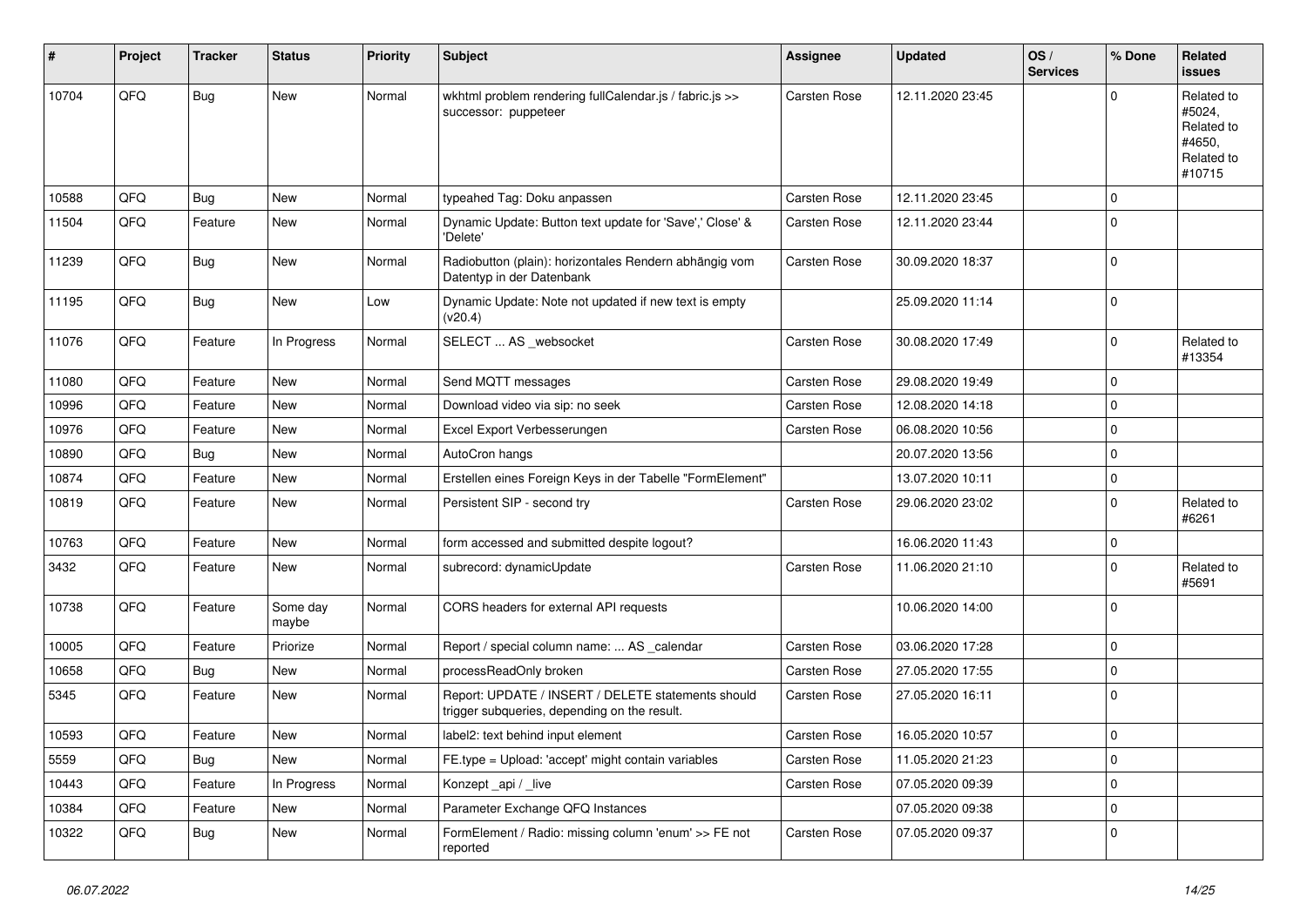| #     | Project | <b>Tracker</b> | <b>Status</b>     | <b>Priority</b> | <b>Subject</b>                                                                           | <b>Assignee</b>     | <b>Updated</b>   | OS/<br><b>Services</b> | % Done      | Related<br>issues                                                    |
|-------|---------|----------------|-------------------|-----------------|------------------------------------------------------------------------------------------|---------------------|------------------|------------------------|-------------|----------------------------------------------------------------------|
| 10124 | QFQ     | Feature        | Feedback          | Normal          | qfq AAI-Login                                                                            | Karin Niffeler      | 07.05.2020 09:36 |                        | 0           |                                                                      |
| 10119 | QFQ     | Feature        | <b>New</b>        | Normal          | Dropdown (selectlist) & Type Ahead: format and catagorize<br>list                        | <b>Carsten Rose</b> | 07.05.2020 09:36 |                        | $\Omega$    |                                                                      |
| 10082 | QFQ     | <b>Bug</b>     | <b>New</b>        | Normal          | FE.type=SELECT - 'sanatize' Class                                                        | Carsten Rose        | 07.05.2020 09:36 |                        | $\Omega$    | Related to<br>#10081                                                 |
| 4050  | QFQ     | Feature        | <b>New</b>        | Normal          | sql.log: 1) FormElement ID which causes a specific action,<br>2) Result in the same row. | <b>Carsten Rose</b> | 15.04.2020 11:35 |                        | $\pmb{0}$   | Related to<br>#5458                                                  |
| 10324 | QFQ     | Bug            | <b>New</b>        | Normal          | Excel Export mit Template funktioniert nur, wenn Template<br>vor uid kommt               |                     | 30.03.2020 11:20 |                        | $\Omega$    | Related to<br>#10257                                                 |
| 10115 | QFQ     | Feature        | <b>New</b>        | Normal          | TypeAhead: static list                                                                   | <b>Carsten Rose</b> | 26.02.2020 16:42 |                        | 100         |                                                                      |
| 10003 | QFQ     | Feature        | Priorize          | Normal          | fieldset: stronger visualize group                                                       | Benjamin Baer       | 12.02.2020 08:13 |                        | 0           |                                                                      |
| 10015 | QFQ     | Feature        | Priorize          | Normal          | Monospace in Textarea                                                                    | Carsten Rose        | 03.02.2020 13:40 |                        | 0           |                                                                      |
| 9691  | QFQ     | Bug            | In Progress       | Normal          | Checkbox: dynamic update > readonly                                                      | <b>Carsten Rose</b> | 01.02.2020 23:22 |                        | 50          | Related to<br>#9834                                                  |
| 9811  | QFQ     | Feature        | <b>New</b>        | Normal          | Report: tag every n'th row                                                               | <b>Carsten Rose</b> | 01.02.2020 23:22 |                        | $\mathbf 0$ |                                                                      |
| 9783  | QFQ     | Bug            | <b>New</b>        | Normal          | Email with special characters                                                            | Carsten Rose        | 01.02.2020 23:22 |                        | 0           |                                                                      |
| 9781  | QFQ     | Feature        | <b>New</b>        | Normal          | Button: CSS class to make buttons smaller                                                | <b>Carsten Rose</b> | 01.02.2020 23:22 |                        | $\Omega$    |                                                                      |
| 9707  | QFQ     | Feature        | <b>New</b>        | Normal          | SIP security: encode pageld and check pageld on decode                                   | Carsten Rose        | 01.02.2020 23:22 |                        | 0           |                                                                      |
| 9706  | QFQ     | Feature        | <b>New</b>        | Normal          | Multi File Upload (hidden template group)                                                | Carsten Rose        | 01.02.2020 23:22 |                        | $\mathbf 0$ | Related to<br>#7521,<br>Related to<br>#5562,<br>Related to<br>#13330 |
| 9537  | QFQ     | Feature        | <b>New</b>        | Normal          | FormEditor: Edit fieldset in FrontEnd                                                    | <b>Carsten Rose</b> | 01.02.2020 23:22 |                        | $\mathbf 0$ |                                                                      |
| 9533  | QFQ     | Bug            | <b>New</b>        | Normal          | FE.type=upload: Check in 'beforeSave' if upload is given                                 | <b>Carsten Rose</b> | 01.02.2020 23:22 |                        | $\Omega$    | Related to<br>#11523                                                 |
| 9352  | QFQ     | Feature        | <b>New</b>        | Normal          | FE 'Native' fire slaveld, sqlAfter, sqllns                                               | <b>Carsten Rose</b> | 01.02.2020 23:22 |                        | $\Omega$    |                                                                      |
| 9275  | QFQ     | Bug            | <b>New</b>        | Normal          | autcron: t3 page, which takes to long to respond, is not<br>reported properly            | <b>Carsten Rose</b> | 01.02.2020 23:22 |                        | 100         |                                                                      |
| 9317  | QFQ     | Bug            | New               | Normal          | FE.type=note: with dynamic show/hidden an empty label<br>causes trouble                  | Carsten Rose        | 01.02.2020 23:22 |                        | 0           |                                                                      |
| 9208  | QFQ     | Feature        | <b>New</b>        | Normal          | Manage 'recent' records                                                                  | <b>Carsten Rose</b> | 01.02.2020 23:22 |                        | $\mathbf 0$ |                                                                      |
| 9177  | QFQ     | <b>Bug</b>     | <b>New</b>        | Normal          | Bug? QFQ tries to save an action FE, which has real<br>existing column name              | Carsten Rose        | 01.02.2020 23:22 |                        | 0           |                                                                      |
| 9130  | QFQ     | Feature        | Some day<br>maybe | Normal          | tablesorter: Automatic Row numbering / Zeilenummer                                       | Benjamin Baer       | 01.02.2020 23:22 |                        | $\Omega$    |                                                                      |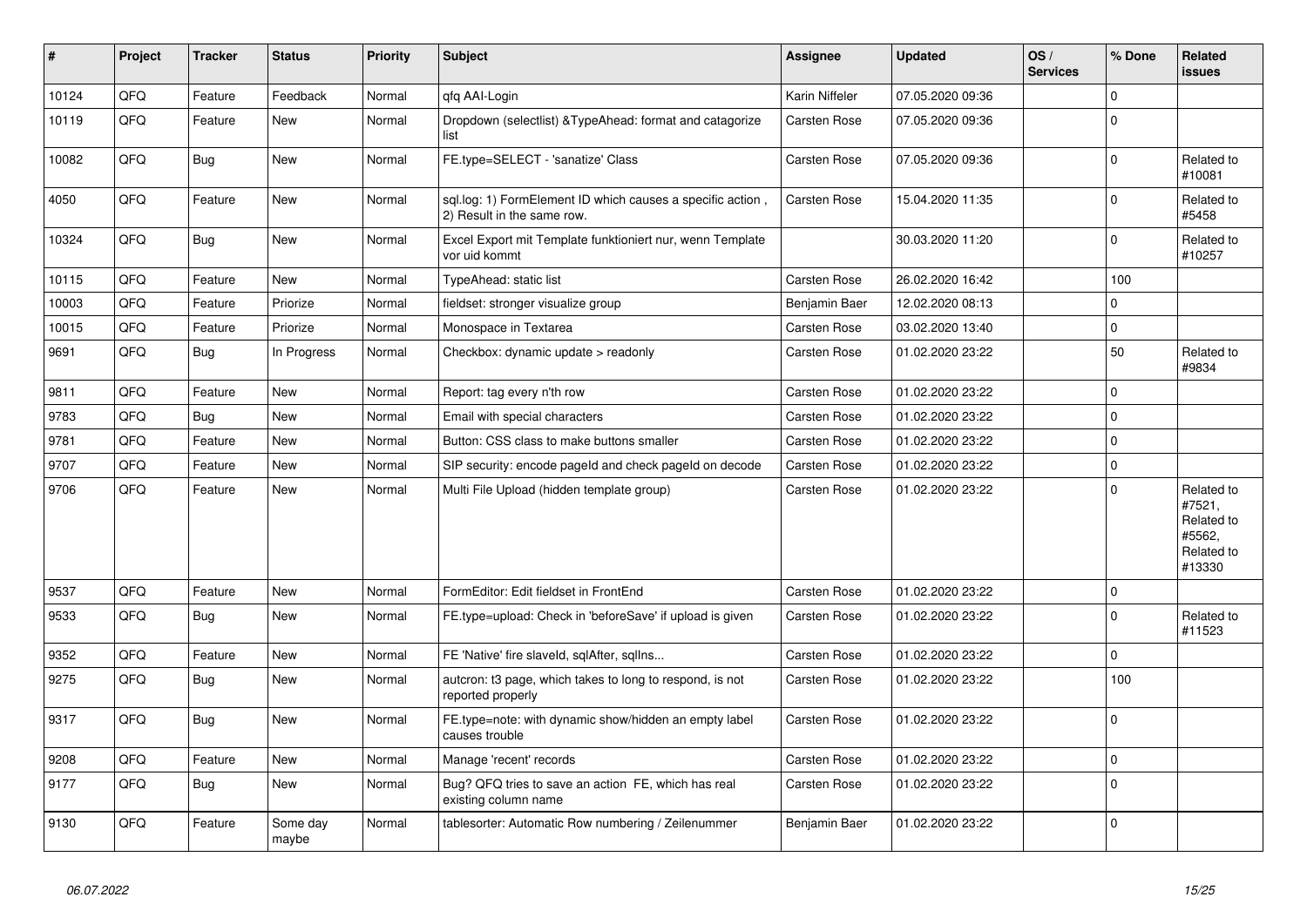| #    | Project | <b>Tracker</b> | <b>Status</b> | <b>Priority</b> | <b>Subject</b>                                                                                         | Assignee            | <b>Updated</b>   | OS/<br><b>Services</b> | % Done         | Related<br><b>issues</b> |
|------|---------|----------------|---------------|-----------------|--------------------------------------------------------------------------------------------------------|---------------------|------------------|------------------------|----------------|--------------------------|
| 9129 | QFQ     | Feature        | <b>New</b>    | Normal          | sqlValidate: Message as notification, not as error                                                     | Carsten Rose        | 01.02.2020 23:22 |                        | $\mathbf 0$    | Related to<br>#9128      |
| 9128 | QFQ     | Feature        | <b>New</b>    | Normal          | Error Message: not replaced variables- a) replace back to<br>'{{', b) underline                        | Carsten Rose        | 01.02.2020 23:22 |                        | 0              | Related to<br>#9129      |
| 9127 | QFQ     | Bug            | <b>New</b>    | Normal          | Error Message: change 'roll over' color - text not readable                                            | Carsten Rose        | 01.02.2020 23:22 |                        | 0              |                          |
| 8975 | QFQ     | Feature        | <b>New</b>    | Normal          | Report Notation: 2.0                                                                                   | <b>Carsten Rose</b> | 01.02.2020 23:22 |                        | $\mathbf 0$    | Related to<br>#8963      |
| 8806 | QFQ     | Feature        | <b>New</b>    | Normal          | <b>SQL Function nl2br</b>                                                                              | Carsten Rose        | 01.02.2020 23:22 |                        | 0              |                          |
| 8719 | QFQ     | Feature        | <b>New</b>    | Normal          | extraButtonLock: add support for 0/1                                                                   | Carsten Rose        | 01.02.2020 23:22 |                        | 0              |                          |
| 8336 | QFQ     | Feature        | <b>New</b>    | Normal          | Form > modified > Close New: a) Optional disable popup, b)<br>custom text, c) mode on save: close stay | Carsten Rose        | 01.02.2020 23:22 |                        | $\Omega$       | Related to<br>#8335      |
| 8089 | QFQ     | Feature        | <b>New</b>    | Normal          | Copy/Paste for FormElements                                                                            | <b>Carsten Rose</b> | 01.02.2020 23:22 |                        | 0              |                          |
| 8049 | QFQ     | Bug            | <b>New</b>    | Normal          | FE.type=note, column 'value': text moves some pixel to top<br>after save                               | <b>Carsten Rose</b> | 01.02.2020 23:22 |                        | $\Omega$       |                          |
| 7924 | QFQ     | Feature        | New           | Normal          | Radio/Checkbox with Tooltip                                                                            | Carsten Rose        | 01.02.2020 23:22 |                        | 0              |                          |
| 7812 | QFQ     | Feature        | <b>New</b>    | Normal          | FE 'Subrecord' - new option 'subrecordShowFilter',<br>'subrecordPaging'                                | <b>Carsten Rose</b> | 01.02.2020 23:22 |                        | $\Omega$       |                          |
| 7795 | QFQ     | Bug            | <b>New</b>    | Normal          | Readonly Form: Typeahead-Felder                                                                        | Carsten Rose        | 01.02.2020 23:22 |                        | $\Omega$       | Related to<br>#10640     |
| 7730 | QFQ     | Feature        | Priorize      | Normal          | SELECT Box: title in between                                                                           | Benjamin Baer       | 01.02.2020 23:22 |                        | $\mathbf 0$    |                          |
| 7685 | QFQ     | Bug            | <b>New</b>    | Normal          | Open FormElement from QFQ error message and save<br>modified record: error about missing {{formId:F}}  | Carsten Rose        | 01.02.2020 23:22 |                        | <sup>0</sup>   |                          |
| 7547 | QFQ     | <b>Bug</b>     | New           | Normal          | Error Message in afterSave: wrong parameter column<br>reported                                         | <b>Carsten Rose</b> | 01.02.2020 23:22 |                        | 0              |                          |
| 7524 | QFQ     | Bug            | <b>New</b>    | Normal          | QFQ throws a 'General Error' if 'fileadmin/protected/log/' is<br>not writeable                         | <b>Carsten Rose</b> | 01.02.2020 23:22 |                        | 0              |                          |
| 7520 | QFQ     | Feature        | <b>New</b>    | Normal          | QR Code:  AS _qr ( AS _link)                                                                           | Carsten Rose        | 01.02.2020 23:22 |                        | 0              |                          |
| 7519 | QFQ     | Feature        | New           | Normal          | Select: Multi                                                                                          | Carsten Rose        | 01.02.2020 23:22 |                        | 0              |                          |
| 7513 | QFQ     | Bug            | <b>New</b>    | Normal          | Radios not correct aligned                                                                             | <b>Carsten Rose</b> | 01.02.2020 23:22 |                        | 0              |                          |
| 7512 | QFQ     | <b>Bug</b>     | <b>New</b>    | Normal          | FE: inputType=number >> 'pattern' is not respected                                                     | <b>Carsten Rose</b> | 01.02.2020 23:22 |                        | 0              |                          |
| 7109 | QFQ     | Feature        | New           | Normal          | Dynamic Updates: row/element hide                                                                      | <b>Carsten Rose</b> | 01.02.2020 23:22 |                        | $\overline{0}$ | Has duplicate<br>#4081   |
| 7002 | QFQ     | Bug            | New           | Normal          | Dynamic Update: row does not disappear / appear                                                        | <b>Carsten Rose</b> | 01.02.2020 23:22 |                        | 0              |                          |
| 6250 | QFQ     | Feature        | In Progress   | Normal          | Enhance layout: a) Subrecord, b) Subrecord-Title                                                       | <b>Carsten Rose</b> | 01.02.2020 23:22 |                        | $\mathbf 0$    | Related to<br>#5391      |
| 4082 | QFQ     | Feature        | New           | Normal          | Dynamic Update: modeSql - useful default                                                               | <b>Carsten Rose</b> | 01.02.2020 23:22 |                        | $\Omega$       |                          |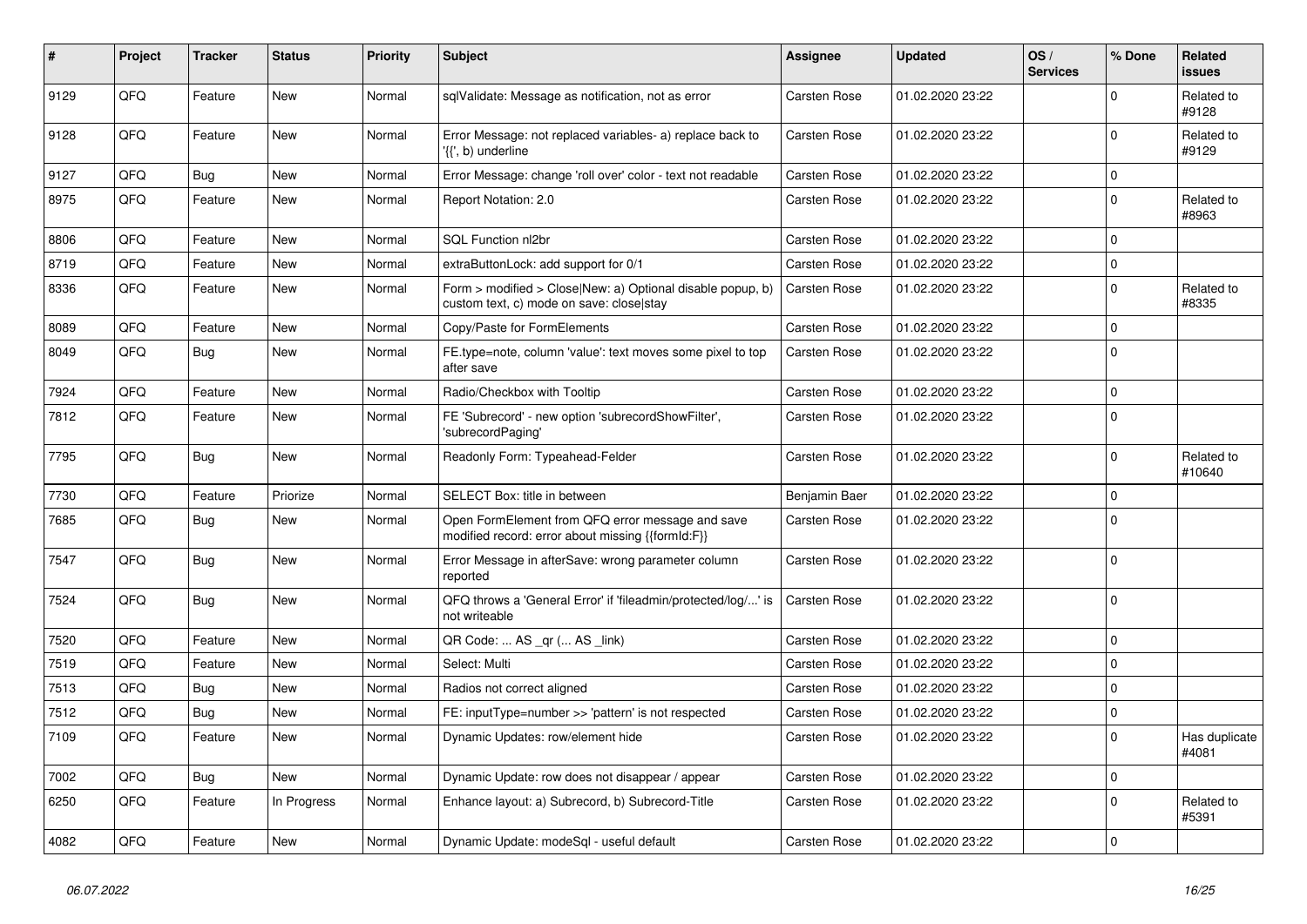| #    | Project | <b>Tracker</b> | <b>Status</b>     | <b>Priority</b> | Subject                                                                                                                    | <b>Assignee</b>     | <b>Updated</b>   | OS/<br><b>Services</b> | % Done      | <b>Related</b><br><b>issues</b> |
|------|---------|----------------|-------------------|-----------------|----------------------------------------------------------------------------------------------------------------------------|---------------------|------------------|------------------------|-------------|---------------------------------|
| 9602 | QFQ     | Feature        | New               | Normal          | Form definition as JSON                                                                                                    | Carsten Rose        | 01.02.2020 23:21 |                        | $\Omega$    | Related to<br>#9600             |
| 7683 | QFQ     | Feature        | New               | Normal          | Special column names in '{{ SELECT  AS _link }}' should<br>be detected                                                     | <b>Carsten Rose</b> | 01.02.2020 23:21 |                        | $\mathbf 0$ |                                 |
| 7681 | QFQ     | Feature        | <b>New</b>        | Normal          | Optional switch off 'check for modified record'                                                                            | Carsten Rose        | 01.02.2020 23:21 |                        | $\mathbf 0$ |                                 |
| 7574 | QFQ     | Bug            | <b>New</b>        | Normal          | Substitute error: form element not reported / dont parse<br>Form.note                                                      | Carsten Rose        | 01.02.2020 23:21 |                        | $\mathbf 0$ |                                 |
| 7521 | QFQ     | Feature        | <b>New</b>        | Normal          | TemplateGroup: fe.type=upload                                                                                              | Carsten Rose        | 01.02.2020 23:21 |                        | $\mathbf 0$ | Related to<br>#9706             |
| 7481 | QFQ     | Feature        | <b>New</b>        | Normal          | Detect 'BaseUrl' automatically                                                                                             | <b>Carsten Rose</b> | 01.02.2020 23:21 |                        | $\mathbf 0$ |                                 |
| 7342 | QFQ     | Feature        | New               | Normal          | add content $=$ hide this                                                                                                  | Carsten Rose        | 01.02.2020 23:21 |                        | $\mathbf 0$ |                                 |
| 7280 | QFQ     | Feature        | New               | Normal          | recently used table                                                                                                        | Carsten Rose        | 01.02.2020 23:21 |                        | $\mathbf 0$ |                                 |
| 7261 | QFQ     | Bug            | New               | Normal          | Report pathFilename for user without path, only the filename                                                               | <b>Carsten Rose</b> | 01.02.2020 23:21 |                        | 0           |                                 |
| 7239 | QFQ     | Feature        | New               | Normal          | TinyMCE: html tag whitelist                                                                                                | Carsten Rose        | 01.02.2020 23:21 |                        | $\mathbf 0$ | Related to<br>#14320            |
| 7219 | QFQ     | Bug            | <b>New</b>        | Normal          | typeSheadSql / typeAheadSqlPrefetch: change to curly<br>braces                                                             | Carsten Rose        | 01.02.2020 23:21 |                        | $\mathbf 0$ |                                 |
| 7175 | QFQ     | Feature        | New               | Normal          | Upload: md5 hash as filename                                                                                               | Carsten Rose        | 01.02.2020 23:21 |                        | $\mathbf 0$ |                                 |
| 7119 | QFQ     | Feature        | New               | Normal          | Upload: scaleDownWidth, scaleDownHeight                                                                                    | Carsten Rose        | 01.02.2020 23:21 |                        | $\mathbf 0$ |                                 |
| 7102 | QFQ     | Feature        | <b>New</b>        | Normal          | Comment sign in report: '#' and '--'                                                                                       | Carsten Rose        | 01.02.2020 23:21 |                        | $\mathbf 0$ |                                 |
| 7099 | QFQ     | Feature        | New               | Normal          | Redesign FormEditor                                                                                                        | Carsten Rose        | 01.02.2020 23:21 |                        | $\mathbf 0$ |                                 |
| 7014 | QFQ     | <b>Bug</b>     | New               | Normal          | Sending invalid emails succeeds when<br>debug.redirectAllMailTo is set                                                     | Carsten Rose        | 01.02.2020 23:21 |                        | $\Omega$    |                                 |
| 6972 | QFQ     | Feature        | Some day<br>maybe | Normal          | Fabric Clipboard / cross browser tab                                                                                       | Benjamin Baer       | 01.02.2020 23:21 |                        | $\mathbf 0$ |                                 |
| 6970 | QFQ     | Feature        | Some day<br>maybe | Normal          | tablesorter: default fuer 'sortReset' aendern von 'Ctrl' zu 'Alt'                                                          | Benjamin Baer       | 01.02.2020 23:21 |                        | $\mathbf 0$ |                                 |
| 6912 | QFQ     | Bug            | <b>New</b>        | Normal          | error Message Var 'deadline' already set in SIP - in Form<br>with FE.value={{deadline:R:::{{deadlinePeriod:Y}}}}           | Carsten Rose        | 01.02.2020 23:21 |                        | $\mathbf 0$ |                                 |
| 6855 | QFQ     | Feature        | New               | Normal          | With {{feUser:U}}!={{feUser:T}}: Save / Delete: only possible<br>with {{feUserSave:U}}='yes' and '{{feUserDelete:U}}='yes' | Carsten Rose        | 01.02.2020 23:21 |                        | $\mathbf 0$ |                                 |
| 6609 | QFO     | Feature        | New               | Normal          | Formlet: JSON API erweitern                                                                                                | Carsten Rose        | 01.02.2020 23:21 |                        | 50          |                                 |
| 6765 | QFQ     | Feature        | New               | Normal          | Moeglichkeit via QFQ eigene Logs zu schreiben                                                                              | Carsten Rose        | 01.02.2020 23:21 |                        | $\mathbf 0$ |                                 |
| 6677 | QFQ     | <b>Bug</b>     | New               | Normal          | Error message FE Action Element: no/wrong FE reference<br>who cause the problem.                                           | Carsten Rose        | 01.02.2020 23:21 |                        | 0           |                                 |
| 6594 | QFQ     | Feature        | New               | Normal          | Excel: on download, check if there is a valid sip                                                                          | Carsten Rose        | 01.02.2020 23:21 |                        | 0           |                                 |
| 6483 | QFG     | <b>Bug</b>     | New               | Normal          | R Store funktioniert nicht bei 'Report Notation' im FE                                                                     | Carsten Rose        | 01.02.2020 23:21 |                        | $\pmb{0}$   |                                 |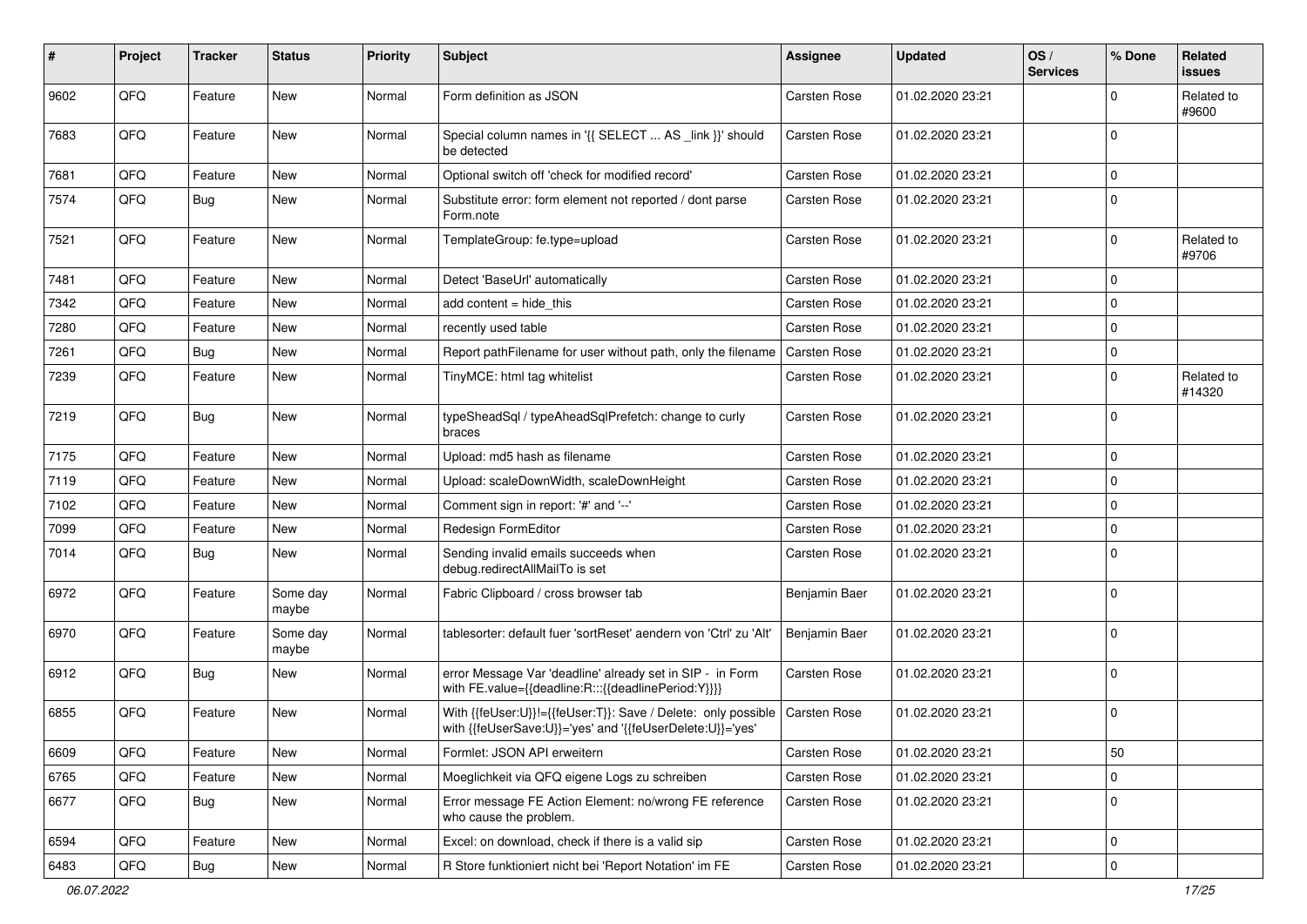| #    | Project | <b>Tracker</b> | <b>Status</b>     | <b>Priority</b> | <b>Subject</b>                                                                                        | Assignee            | <b>Updated</b>   | OS/<br><b>Services</b> | % Done      | <b>Related</b><br><b>issues</b>                |
|------|---------|----------------|-------------------|-----------------|-------------------------------------------------------------------------------------------------------|---------------------|------------------|------------------------|-------------|------------------------------------------------|
| 6462 | QFQ     | <b>Bug</b>     | New               | Normal          | File Upload: Nutzlose Fehlermeldung wenn Datei zu gross                                               | <b>Carsten Rose</b> | 01.02.2020 23:21 |                        | $\mathbf 0$ | Related to<br>#6139                            |
| 6437 | QFQ     | Feature        | <b>New</b>        | Normal          | Neuer Mode Button bei FormElementen                                                                   | Carsten Rose        | 01.02.2020 23:21 |                        | $\Omega$    | Related to<br>#9668,<br>Blocked by<br>#9678    |
| 6292 | QFQ     | Feature        | <b>New</b>        | Normal          | Download: File speichern mit Hash aber original Filename in<br>der Datenbank vermerken fuer Downloads | Carsten Rose        | 01.02.2020 23:21 |                        | $\Omega$    |                                                |
| 6289 | QFQ     | Feature        | <b>New</b>        | Normal          | Form: Log                                                                                             | Carsten Rose        | 01.02.2020 23:21 |                        | 0           |                                                |
| 5576 | QFQ     | Bug            | New               | Normal          | Using MySQL 'DROP' requires privilege - wich is not really<br>necessary.                              | <b>Carsten Rose</b> | 01.02.2020 23:21 |                        | 0           |                                                |
| 5131 | QFQ     | Feature        | <b>New</b>        | Normal          | Activate Spin Gear ('wait/busy' indicator) via LINK attribute                                         | Carsten Rose        | 01.02.2020 23:21 |                        | $\Omega$    |                                                |
| 4250 | QFQ     | Feature        | New               | Normal          | AutoCron in QFQ via PHP                                                                               | <b>Carsten Rose</b> | 01.02.2020 23:21 |                        | $\mathbf 0$ | Related to<br>#3292,<br>Related to<br>#3291    |
| 3547 | QFQ     | Bug            | <b>New</b>        | Normal          | FE of type 'note' causes writing of empty fields.                                                     | Carsten Rose        | 01.02.2020 23:21 |                        | 0           |                                                |
| 3504 | QFQ     | Feature        | <b>New</b>        | Normal          | Logging: welche Action FEs werden wann wie ausgefuehrt                                                | <b>Carsten Rose</b> | 01.02.2020 23:21 |                        | $\Omega$    | Related to<br>#5458.<br>Related to<br>#4092    |
| 5892 | QFQ     | Feature        | Some day<br>maybe | Normal          | QFQ should use T3 API to manipulate FE GROUP<br>membership                                            |                     | 01.02.2020 23:20 |                        | $\Omega$    |                                                |
| 5480 | QFQ     | Feature        | Some day<br>maybe | Normal          | QFQ: Dokumentation mit Screenshots versehen                                                           | Carsten Rose        | 01.02.2020 23:20 |                        | $\mathbf 0$ | Related to<br>#9879                            |
| 5452 | QFQ     | Feature        | Some day<br>maybe | Normal          | Thumbnails from PDF: bad quality                                                                      |                     | 01.02.2020 23:20 |                        | $\mathbf 0$ |                                                |
| 4771 | QFQ     | <b>Bug</b>     | Some day<br>maybe | Normal          | qfq: select-down-values empty after save (edit-form for<br>program administrators)                    | Carsten Rose        | 01.02.2020 23:20 |                        | 0           | Related to<br>#4549, Has<br>duplicate<br>#4282 |
| 4719 | QFQ     | Feature        | Some day<br>maybe | Normal          | Custom Message in Client in case of 'Browser tab close,<br>modification will be lost'                 |                     | 01.02.2020 23:20 |                        | $\Omega$    |                                                |
| 4659 | QFQ     | <b>Bug</b>     | Some day<br>maybe | Normal          | infoButtonExtra                                                                                       | Carsten Rose        | 01.02.2020 23:20 |                        | $\Omega$    |                                                |
| 4650 | QFQ     | Feature        | Some day<br>maybe | Normal          | Convert html to doc/rtf                                                                               | <b>Carsten Rose</b> | 01.02.2020 23:20 |                        | $\mathbf 0$ | Related to<br>#10704                           |
| 4640 | QFQ     | Feature        | Some day<br>maybe | Normal          | Rename System Forms                                                                                   |                     | 01.02.2020 23:20 |                        | $\Omega$    |                                                |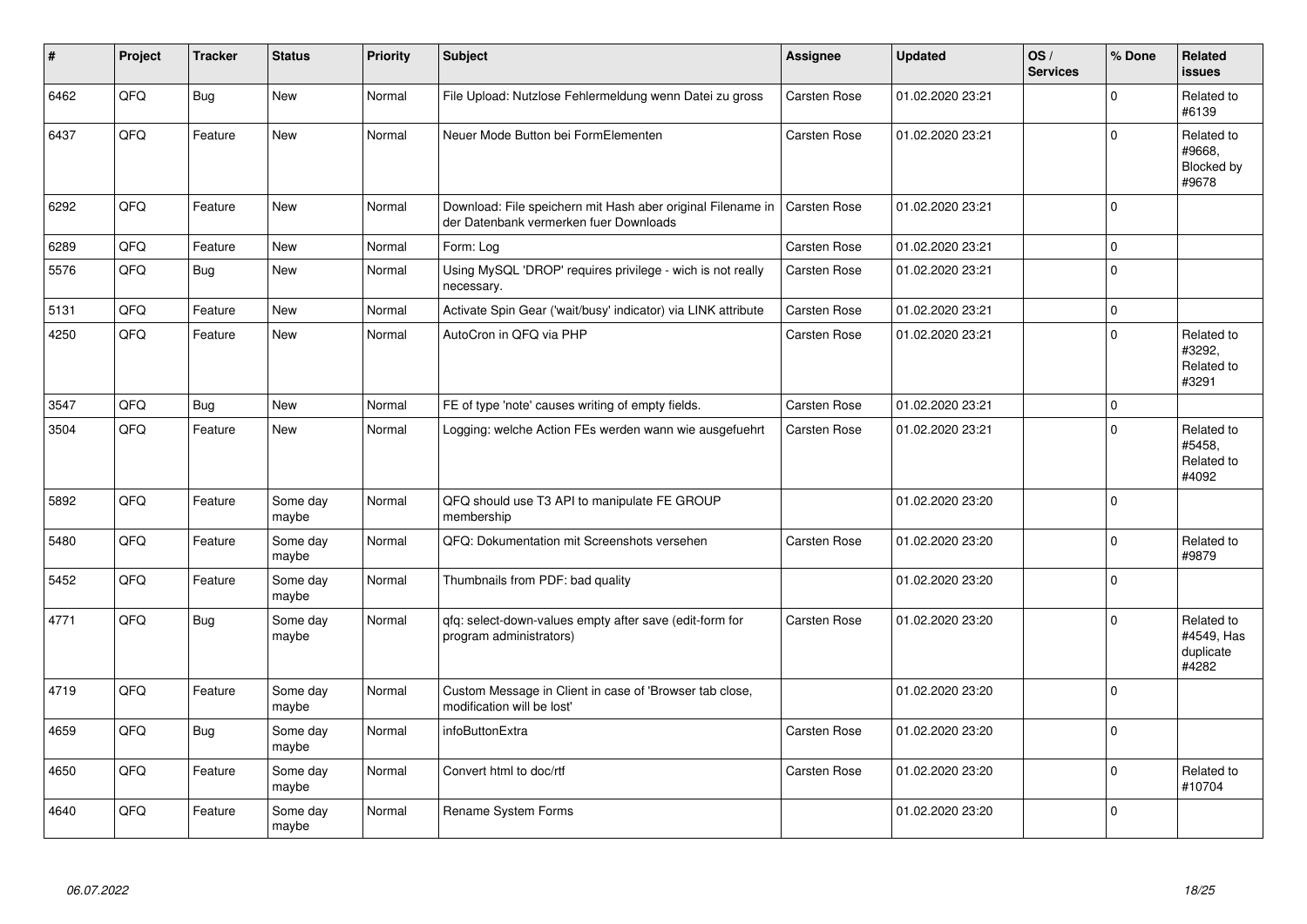| ∦    | Project | <b>Tracker</b> | <b>Status</b>     | <b>Priority</b> | <b>Subject</b>                                                                                                                                                | Assignee            | <b>Updated</b>   | OS/<br><b>Services</b> | % Done      | Related<br><b>issues</b>                    |
|------|---------|----------------|-------------------|-----------------|---------------------------------------------------------------------------------------------------------------------------------------------------------------|---------------------|------------------|------------------------|-------------|---------------------------------------------|
| 4627 | QFQ     | Feature        | Some day<br>maybe | Normal          | dbupdate: all tables - check 'create', 'modified' if it is possible<br>to change to default 'CURRENT_TIMESTAMP' and modified<br>'ON UPDATE CURRENT_TIMESTAMP' |                     | 01.02.2020 23:20 |                        | 0           |                                             |
| 4626 | QFQ     | Feature        | Some day<br>maybe | Normal          | Mobile View: 'classBody=qfq-form-right' makes no sense                                                                                                        |                     | 01.02.2020 23:20 |                        | $\mathbf 0$ |                                             |
| 4551 | QFQ     | Feature        | Some day<br>maybe | Normal          | Set 'pills' via dynamicUpdate to show/hide/disabled                                                                                                           |                     | 01.02.2020 23:20 |                        | 0           | Related to<br>#3752                         |
| 4549 | QFQ     | <b>Bug</b>     | Some day<br>maybe | Normal          | TemplateGroups: FE.type SELECT loose selected value<br>after save                                                                                             | Carsten Rose        | 01.02.2020 23:20 |                        | $\Omega$    | Related to<br>#4548,<br>Related to<br>#4771 |
| 4546 | QFQ     | <b>Bug</b>     | Some day<br>maybe | Normal          | NH: SIP storage is destroyed                                                                                                                                  |                     | 01.02.2020 23:20 |                        | 0           |                                             |
| 4536 | QFQ     | Feature        | Some day<br>maybe | Normal          | FE upload: problem with delete if mutliple uploads an<br>FE.name="                                                                                            |                     | 01.02.2020 23:20 |                        | 0           |                                             |
| 4446 | QFQ     | Feature        | Some day<br>maybe | Normal          | New FE get same feldContainerId as last modifed FE                                                                                                            |                     | 01.02.2020 23:20 |                        | 0           |                                             |
| 4443 | QFQ     | Feature        | Some day<br>maybe | Normal          | Form: multiple secondary tables                                                                                                                               |                     | 01.02.2020 23:20 |                        | $\Omega$    |                                             |
| 4365 | QFQ     | Feature        | Some day<br>maybe | Normal          | Multi Language: new way of config                                                                                                                             | <b>Carsten Rose</b> | 01.02.2020 23:20 |                        | 0           |                                             |
| 4343 | QFQ     | Feature        | Some day<br>maybe | Normal          | Link: Classifier to add 'attributes'                                                                                                                          | Carsten Rose        | 01.02.2020 23:20 |                        | $\Omega$    | Related to<br>#14077                        |
| 7402 | QFQ     | Bug            | Some day<br>maybe | Normal          | thumbnail cache: outdated picture when permission denied<br>and permission resolved.                                                                          |                     | 01.02.2020 23:20 |                        | 0           |                                             |
| 7101 | QFQ     | <b>Bug</b>     | Some day<br>maybe | Normal          | 'form' in SIP and 'report' - breaks                                                                                                                           |                     | 01.02.2020 23:20 |                        | 0           |                                             |
| 5851 | QFQ     | Feature        | Some day<br>maybe | Normal          | Queue System implementieren: MQTT, RabbitMQ                                                                                                                   |                     | 01.02.2020 23:20 |                        | 0           | Related to<br>#5715                         |
| 5850 | QFQ     | Feature        | Some day<br>maybe | Normal          | Deployment: In QFQ Doc best practice fuer zeitgemaesses<br>Deployment beschreiben                                                                             |                     | 01.02.2020 23:20 |                        | 0           |                                             |
| 5665 | QFQ     | Feature        | Some day<br>maybe | Normal          | Versuch das '{{!' nicht mehr noetig ist.                                                                                                                      | Carsten Rose        | 01.02.2020 23:20 |                        | $\Omega$    | Related to<br>#7432,<br>Related to<br>#7434 |
| 5455 | QFO     | Feature        | Some day<br>maybe | Normal          | Mail Redirects grld abhaengig                                                                                                                                 |                     | 01.02.2020 23:20 |                        | 0           |                                             |
| 5428 | QFQ     | Feature        | Some day<br>maybe | Normal          | secure thumbnail: late render on access.                                                                                                                      | Carsten Rose        | 01.02.2020 23:20 |                        | 0           |                                             |
| 5342 | QFO     | Feature        | Some day<br>maybe | Normal          | link - with HTML Attributes                                                                                                                                   |                     | 01.02.2020 23:20 |                        | 0           | Related to<br>#14077                        |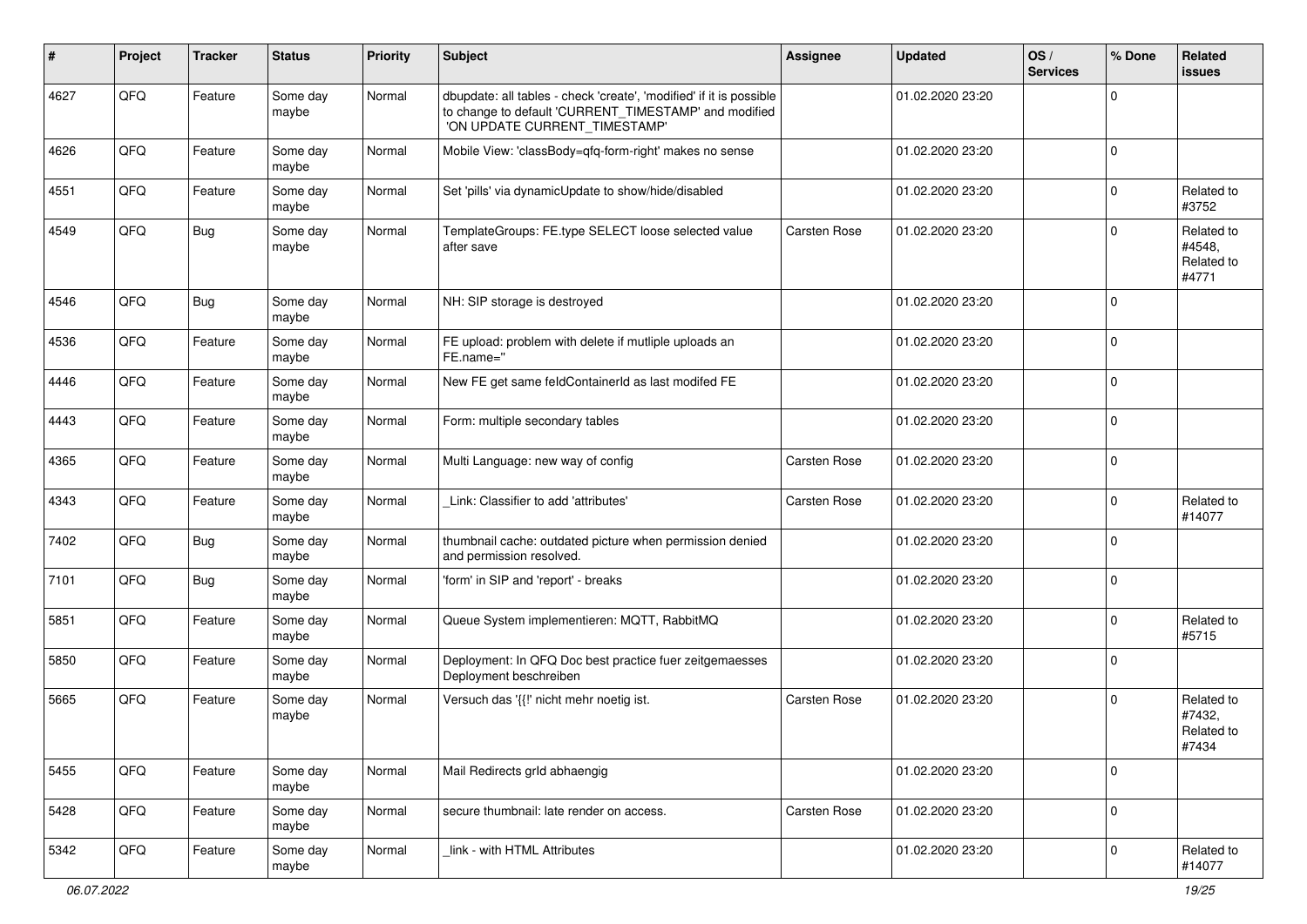| $\#$ | Project | <b>Tracker</b> | <b>Status</b>     | <b>Priority</b> | <b>Subject</b>                                                                                                                                           | <b>Assignee</b> | <b>Updated</b>   | OS/<br><b>Services</b> | % Done              | Related<br>issues                           |
|------|---------|----------------|-------------------|-----------------|----------------------------------------------------------------------------------------------------------------------------------------------------------|-----------------|------------------|------------------------|---------------------|---------------------------------------------|
| 5024 | QFQ     | Feature        | Some day<br>maybe | Normal          | Fabric: Generate PDF with edits                                                                                                                          | Benjamin Baer   | 01.02.2020 23:20 |                        | $\mathbf 0$         | Related to<br>#10704                        |
| 4816 | QFQ     | Feature        | Some day<br>maybe | Normal          | Templates for QFQ Reports (Tables, Radios, )                                                                                                             |                 | 01.02.2020 23:20 |                        | $\mathbf 0$         |                                             |
| 4757 | QFQ     | Feature        | Some day<br>maybe | Normal          | Test subrecord: download links ok? Links ok?                                                                                                             | Carsten Rose    | 01.02.2020 23:20 |                        | $\Omega$            |                                             |
| 4652 | QFQ     | Feature        | Some day<br>maybe | Normal          | UZH CD: Weiterleitung auf benutzerdefinierte 403/404 Seite                                                                                               | Carsten Rose    | 01.02.2020 23:20 |                        | $\mathbf 0$         |                                             |
| 4651 | QFQ     | Bug            | Some day<br>maybe | Normal          | "Loading document" Modal wird angezeigt bei uzhcd type=2<br>Ansicht                                                                                      | Carsten Rose    | 01.02.2020 23:20 |                        | 0                   |                                             |
| 4454 | QFQ     | <b>Bug</b>     | Some day<br>maybe | Normal          | Required Elements: multiple elements in a row - whole row<br>marked if only one input is empty.                                                          | Benjamin Baer   | 01.02.2020 23:20 |                        | $\mathbf 0$         |                                             |
| 4439 | QFQ     | Feature        | Some day<br>maybe | Normal          | Log: report all actions fired by an FE Element, incl. the<br>original directive (slaveld, sqllnsert, )                                                   |                 | 01.02.2020 23:20 |                        | $\Omega$            | Related to<br>#4432,<br>Related to<br>#5458 |
| 4435 | QFQ     | Feature        | Some day<br>maybe | Normal          | Report: striptags - specify allowed tags                                                                                                                 |                 | 01.02.2020 23:20 |                        | $\mathbf 0$         |                                             |
| 4433 | QFQ     | Feature        | Some day<br>maybe | Normal          | Log when SIP will be destroyed by QFQ for any (security)<br>reason                                                                                       |                 | 01.02.2020 23:20 |                        | $\mathbf 0$         | Related to<br>#4432,<br>Related to<br>#5458 |
| 4398 | QFQ     | Bug            | Some day<br>maybe | Normal          | Typeahead: mouse click in a prefilled input opens a single<br>item dropdown with the current value - click on it seems to<br>set the value, not the key. | Benjamin Baer   | 01.02.2020 23:20 |                        | $\mathbf 0$         | Related to<br>#4457                         |
| 4330 | QFQ     | Feature        | Some day<br>maybe | Normal          | Error Message: report missing {{ / }} in sqlUpdate, sqlInsert,<br>sqlDelete, sqlAfter, sqlBefore in FE action elements.                                  | Carsten Rose    | 01.02.2020 23:20 |                        | $\mathbf 0$         |                                             |
| 4328 | QFQ     | <b>Bug</b>     | Some day<br>maybe | Normal          | Error Message: Show FE name/number on problems in FE                                                                                                     | Carsten Rose    | 01.02.2020 23:20 |                        | $\Omega$            |                                             |
| 1234 | QFQ     | Feature        | Some day<br>maybe | Normal          | QF: Record numbering: Im Grid soll in Spalte 1optional die<br>laufende Nummer der Records angezeigt werden.                                              |                 | 01.02.2020 23:20 |                        | $\Omega$            |                                             |
| 955  | QFQ     | Feature        | Some day<br>maybe | Normal          | QF: Notizen vor/nach dem Form                                                                                                                            |                 | 01.02.2020 23:20 |                        | $\mathbf 0$         |                                             |
| 8522 | QFQ     | Feature        | Some day<br>maybe | Normal          | build QFQ - npm warnings                                                                                                                                 | Benjamin Baer   | 01.02.2020 23:19 |                        | 50                  |                                             |
| 8056 | QFQ     | Feature        | Some day<br>maybe | Normal          | Termin Organisation (Reservation)                                                                                                                        |                 | 01.02.2020 23:19 |                        | $\mathsf{O}\xspace$ | Related to<br>#8658                         |
| 7921 | QFQ     | Feature        | Some day<br>maybe | Normal          | Rest API Export: URL kuerzer machen                                                                                                                      |                 | 01.02.2020 23:19 |                        | $\mathsf{O}\xspace$ |                                             |
| 7281 | QFQ     | Bug            | Some day<br>maybe | Normal          | Subrecords: on large screen separator line too short                                                                                                     |                 | 01.02.2020 23:19 |                        | $\pmb{0}$           |                                             |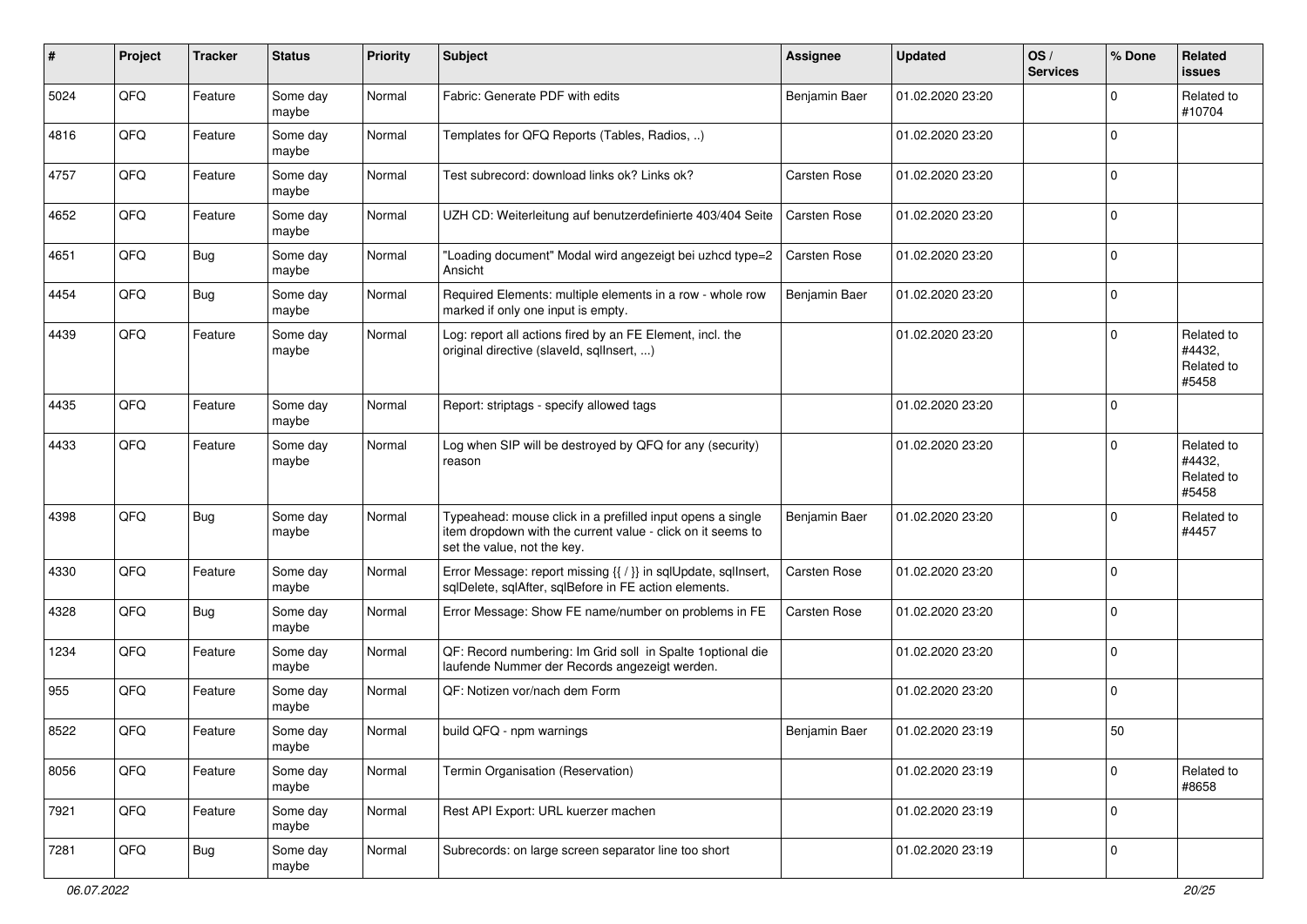| #    | Project | <b>Tracker</b> | <b>Status</b>     | <b>Priority</b> | <b>Subject</b>                                                                                                       | Assignee            | <b>Updated</b>   | OS/<br><b>Services</b> | % Done              | Related<br>issues   |
|------|---------|----------------|-------------------|-----------------|----------------------------------------------------------------------------------------------------------------------|---------------------|------------------|------------------------|---------------------|---------------------|
| 7100 | QFQ     | Feature        | Some day<br>maybe | Normal          | Download: log access, max downloads, time limit                                                                      |                     | 01.02.2020 23:19 |                        | $\Omega$            |                     |
| 6704 | QFQ     | Feature        | Some day<br>maybe | Normal          | Upload Mode: Bilder in Notizen rechts sollen aktuellen<br>Upload repräsentieren.                                     |                     | 01.02.2020 23:19 |                        | $\mathbf 0$         | Related to<br>#3264 |
| 6084 | QFQ     | Feature        | Some day<br>maybe | Normal          | New escape type: 'D' - convert date                                                                                  |                     | 01.02.2020 23:19 |                        | $\mathsf{O}\xspace$ |                     |
| 5991 | QFQ     | <b>Bug</b>     | Some day<br>maybe | Normal          | URLs with ' ' or long parameter are problematic                                                                      | <b>Carsten Rose</b> | 01.02.2020 23:19 |                        | $\Omega$            |                     |
| 5983 | QFQ     | Feature        | Some day<br>maybe | Normal          | Form Submit (save & update): normalize date/-time FE                                                                 | <b>Carsten Rose</b> | 01.02.2020 23:19 |                        | $\mathbf 0$         |                     |
| 5923 | QFQ     | Feature        | Some day<br>maybe | Normal          | fillStoreSystemBySqlLate                                                                                             |                     | 01.02.2020 23:19 |                        | $\Omega$            |                     |
| 5895 | QFQ     | Feature        | Some day<br>maybe | Normal          | Tutorial: List of all QFQ Features                                                                                   |                     | 01.02.2020 23:19 |                        | $\mathbf 0$         |                     |
| 5893 | QFQ     | Feature        | Some day<br>maybe | Normal          | Edit on double-click                                                                                                 |                     | 01.02.2020 23:19 |                        | 0                   | Related to<br>#5894 |
| 5877 | QFQ     | <b>Bug</b>     | Some day<br>maybe | Normal          | FE.type=note:bsColumn strange behaviour                                                                              |                     | 01.02.2020 23:19 |                        | $\Omega$            |                     |
| 5852 | QFQ     | Feature        | Some dav<br>maybe | Normal          | Logging: mail.log / sql.log - im FE anzeigen und via AJAX<br>aktualisieren                                           | <b>Carsten Rose</b> | 01.02.2020 23:19 |                        | $\mathbf 0$         | Related to<br>#5885 |
| 5805 | QFQ     | Feature        | Some day<br>maybe | Normal          | TypeAHead SQL value instead of key stored                                                                            |                     | 01.02.2020 23:19 |                        | 0                   | Related to<br>#5444 |
| 5768 | QFQ     | <b>Bug</b>     | Some day<br>maybe | Normal          | {{pageLanguage:T}}' missing if QFQ is called via api                                                                 | Carsten Rose        | 01.02.2020 23:19 |                        | $\mathbf 0$         |                     |
| 5706 | QFQ     | <b>Bug</b>     | Some dav<br>maybe | Normal          | upload: fileDestination needs to be sanatized                                                                        | <b>Carsten Rose</b> | 01.02.2020 23:19 |                        | $\mathbf 0$         |                     |
| 5579 | QFQ     | Feature        | Some day<br>maybe | Normal          | Enhance Doc / Presentation: variable type 'link column type'                                                         | <b>Carsten Rose</b> | 01.02.2020 23:19 |                        | 0                   |                     |
| 5557 | QFQ     | Bug            | Some day<br>maybe | Normal          | Form load: STORE_RECORD filled, but should be empty                                                                  | Carsten Rose        | 01.02.2020 23:19 |                        | $\Omega$            |                     |
| 5389 | QFQ     | Feature        | Some day<br>maybe | Normal          | QFQ Design: Multline label / note                                                                                    | Benjamin Baer       | 01.02.2020 23:19 |                        | $\Omega$            |                     |
| 5132 | QFQ     | Feature        | Some day<br>maybe | Normal          | Error Message sendmail missing attachment: more details                                                              | <b>Carsten Rose</b> | 01.02.2020 23:19 |                        | $\mathbf 0$         |                     |
| 5021 | QFQ     | <b>Bug</b>     | Some day<br>maybe | Normal          | FE.typ=extra - during save displays error 'datum2' already<br>filled in STORE_SIP - the value is stored nevertheless | Carsten Rose        | 01.02.2020 23:19 |                        | 0                   | Related to<br>#3875 |
| 4872 | QFQ     | Feature        | Some day<br>maybe | Normal          | Fields of Typo3 page available in STORE_TYPO3                                                                        | <b>Carsten Rose</b> | 01.02.2020 23:19 |                        | $\Omega$            |                     |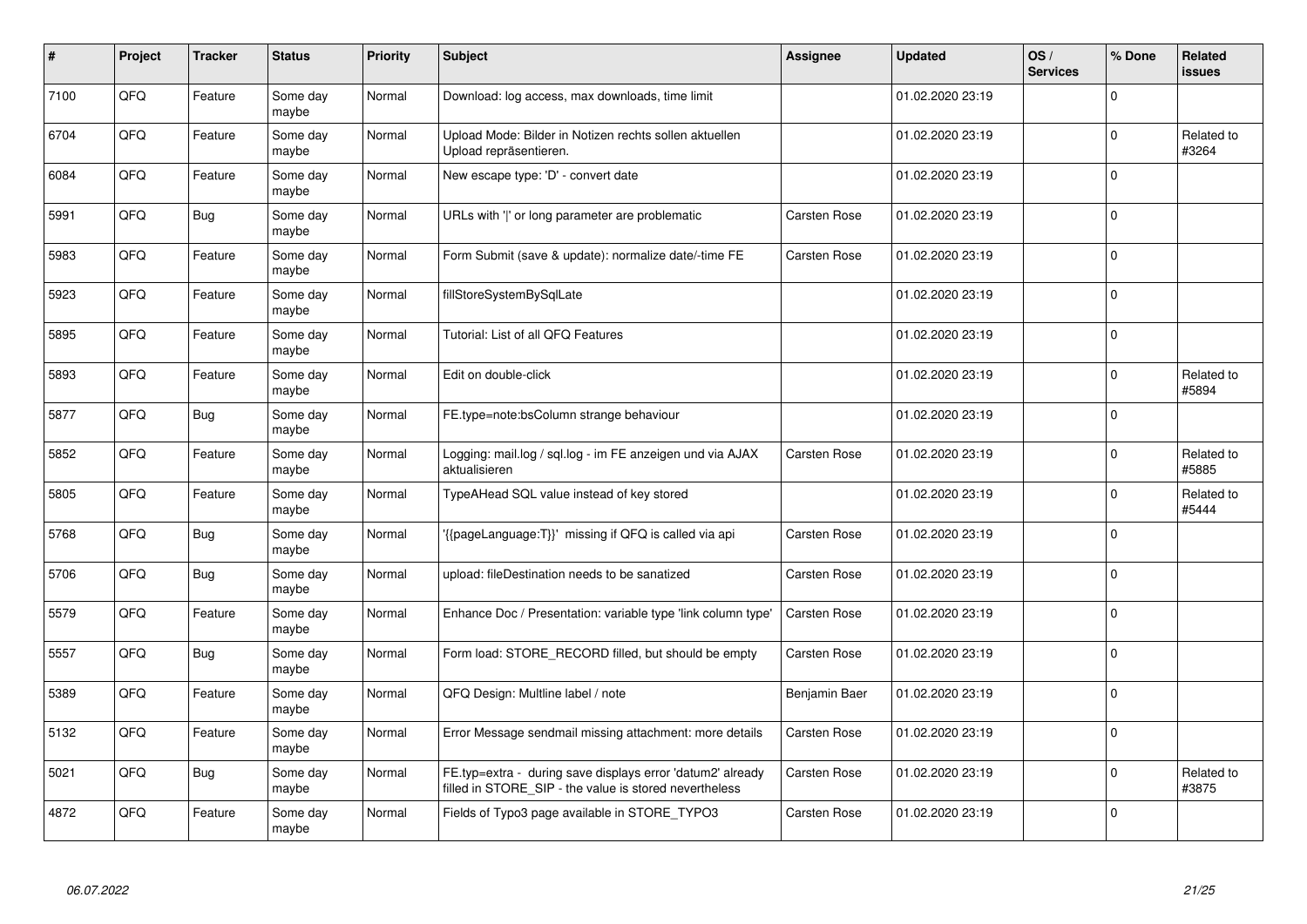| #     | Project | <b>Tracker</b> | <b>Status</b>     | <b>Priority</b> | Subject                                                                                                            | Assignee            | <b>Updated</b>   | OS/<br><b>Services</b> | % Done      | Related<br><b>issues</b> |
|-------|---------|----------------|-------------------|-----------------|--------------------------------------------------------------------------------------------------------------------|---------------------|------------------|------------------------|-------------|--------------------------|
| 4869  | QFQ     | Feature        | Some day<br>maybe | Normal          | Dynamic Update (show, hide, readonly?, required?) for<br><b>Template Group Elements</b>                            | Carsten Rose        | 01.02.2020 23:19 |                        | $\Omega$    | Related to<br>#4865      |
| 4606  | QFQ     | Feature        | Some day<br>maybe | Normal          | link: qualifier to render bootstrap button                                                                         | <b>Carsten Rose</b> | 01.02.2020 23:19 |                        | $\mathbf 0$ |                          |
| 3613  | QFQ     | Bug            | Some day<br>maybe | Normal          | note /note unchecked -> note div (col-md) wird weiterhin<br>gerendert                                              | Elias Villiger      | 01.02.2020 23:19 |                        | 100         |                          |
| 4583  | QFQ     | Bug            | Some day<br>maybe | Normal          | Dynamic Update bei TypeAhead Feldern                                                                               | Carsten Rose        | 01.02.2020 23:19 |                        | $\mathbf 0$ |                          |
| 4528  | QFQ     | Bug            | Some day<br>maybe | Normal          | extraButtonLock mit SQLAhead Bug                                                                                   | Carsten Rose        | 01.02.2020 23:19 |                        | $\mathbf 0$ |                          |
| 4092  | QFQ     | Bug            | Some day<br>maybe | Normal          | 1) Logging verbessern wann welches FE warum<br>ausgefuehrt wird, 2) Documentation: Best Practice Template<br>Group | Carsten Rose        | 01.02.2020 23:19 |                        | $\mathbf 0$ | Related to<br>#3504      |
| 9968  | QFQ     | Feature        | Priorize          | Normal          | Tooltip in Links for Developer                                                                                     | Carsten Rose        | 01.02.2020 23:17 |                        | $\mathbf 0$ |                          |
| 8277  | QFQ     | Feature        | Priorize          | Normal          | fe.parameter.default=                                                                                              | <b>Carsten Rose</b> | 01.02.2020 23:17 |                        | $\Omega$    | Related to<br>#8113      |
| 9928  | QFQ     | Feature        | Priorize          | Normal          | SpecialColumnName: a) Deprecated: ' AS "_+tag " ', b)<br>New: ' AS "_ <tag1><tag2>"</tag2></tag1>                  | Carsten Rose        | 01.02.2020 23:17 |                        | $\Omega$    | Related to<br>#9929      |
| 10014 | QFQ     | Feature        | New               | Normal          | Manual.rst: describe behaviour and process order of<br>fillStoreVar, slaveId, sqlBefore,                           | Carsten Rose        | 01.02.2020 22:31 |                        | $\Omega$    |                          |
| 9898  | QFQ     | Bug            | Feedback          | Normal          | Formular trotz Timeout gespeichert                                                                                 | Benjamin Baer       | 01.02.2020 15:56 |                        | 0           |                          |
| 9855  | QFQ     | Bug            | New               | Normal          | <b>Required Check</b>                                                                                              |                     | 01.02.2020 15:56 |                        | 0           |                          |
| 9773  | QFQ     | Bug            | New               | Normal          | form.parameter.formModeGlobal=requiredOff                                                                          | <b>Carsten Rose</b> | 01.02.2020 15:56 |                        | $\mathbf 0$ |                          |
| 9535  | QFQ     | <b>Bug</b>     | Feedback          | Normal          | Report:  AS '_vertical' - column to wide - vertical >> rot45,<br>rot90                                             | Benjamin Baer       | 01.02.2020 15:56 |                        | $\mathbf 0$ |                          |
| 9024  | QFQ     | Bug            | Some day<br>maybe | Normal          | QFQ Einarbeitung                                                                                                   |                     | 01.02.2020 15:56 |                        | $\mathbf 0$ |                          |
| 2643  | QFQ     | Bug            | Some day<br>maybe | Normal          | Zend / PHP Webinars anschauen                                                                                      | <b>Carsten Rose</b> | 01.02.2020 15:56 |                        | $\mathbf 0$ |                          |
| 9983  | QFQ     | Feature        | New               | Normal          | Report Notation: new keyword 'range'                                                                               | Carsten Rose        | 01.02.2020 15:55 |                        | 0           |                          |
| 9975  | QFQ     | Bug            | Priorize          | Normal          | Dropdown Menu: 'r:3' broken                                                                                        | <b>Carsten Rose</b> | 01.02.2020 10:13 |                        | $\mathbf 0$ |                          |
| 9947  | QFQ     | Bug            | Priorize          | Normal          | Unwanted error message if missing 'typeAheadSqlPrefetch'                                                           | <b>Carsten Rose</b> | 01.02.2020 10:13 |                        | $\Omega$    |                          |
| 9900  | QFQ     | Feature        | Priorize          | Normal          | Generic API Call: tt-content record >> JSON                                                                        | Carsten Rose        | 01.02.2020 10:13 |                        | 0           |                          |
| 9862  | QFQ     | <b>Bug</b>     | Priorize          | Normal          | Failed writing to sql mail qfq.log should throw an exception                                                       | Carsten Rose        | 01.02.2020 10:13 |                        | 0           |                          |
| 8585  | QFQ     | Feature        | Priorize          | Normal          | Enhance Error message for 'unknown form'                                                                           | Carsten Rose        | 01.02.2020 10:13 |                        | 0           |                          |
| 8584  | QFQ     | Feature        | Priorize          | Normal          | FE 'Action' - never assign to Container (except Template<br>Group)                                                 | Carsten Rose        | 01.02.2020 10:13 |                        | 0           |                          |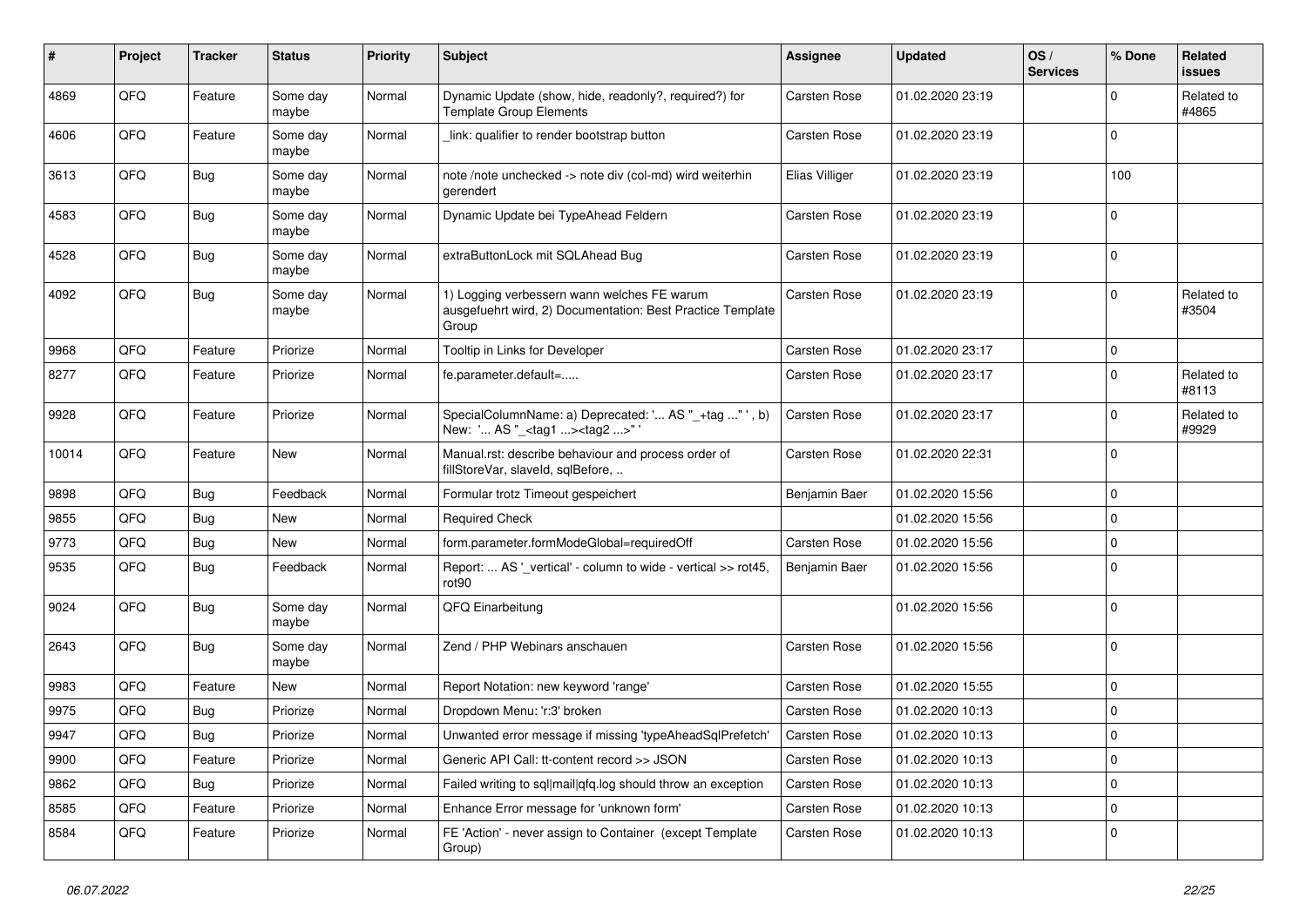| ∦    | Project | <b>Tracker</b> | <b>Status</b> | <b>Priority</b> | <b>Subject</b>                                                                                                                        | Assignee            | <b>Updated</b>   | OS/<br><b>Services</b> | % Done      | Related<br>issues   |
|------|---------|----------------|---------------|-----------------|---------------------------------------------------------------------------------------------------------------------------------------|---------------------|------------------|------------------------|-------------|---------------------|
| 8037 | QFQ     | <b>Bug</b>     | Priorize      | Normal          | FE.type=upload (advanced mode): {{slaveld:V}} missing<br>during dynamic update                                                        | Carsten Rose        | 01.02.2020 10:13 |                        | $\Omega$    |                     |
| 8034 | QFQ     | Feature        | Priorize      | Normal          | FormElement 'data': 22.22.2222 should not be accepted                                                                                 | Carsten Rose        | 01.02.2020 10:13 |                        | $\mathbf 0$ |                     |
| 7656 | QFQ     | Bug            | Priorize      | Normal          | FE with required, 'pattern' and 'extraButtonLock': always<br>complain about missing value                                             | Carsten Rose        | 01.02.2020 10:13 |                        | $\Omega$    |                     |
| 7630 | QFQ     | Feature        | Priorize      | Normal          | detailed error message for simple upload                                                                                              | Carsten Rose        | 01.02.2020 10:13 |                        | $\Omega$    |                     |
| 7616 | QFQ     | Bug            | Priorize      | Normal          | Selectlist with Enum & Dynamic Update                                                                                                 | Carsten Rose        | 01.02.2020 10:13 |                        | $\Omega$    |                     |
| 7522 | QFQ     | Feature        | Priorize      | Normal          | Inserting default index.html to folder (Avoid Apache<br>Indexing)                                                                     | <b>Carsten Rose</b> | 01.02.2020 10:13 |                        | $\mathbf 0$ |                     |
| 7290 | QFQ     | Feature        | Priorize      | Normal          | FormEditor: title as textarea if LEN(title)>60                                                                                        | Carsten Rose        | 01.02.2020 10:13 |                        | $\mathbf 0$ | Blocked by<br>#7682 |
| 7217 | QFQ     | Feature        | Priorize      | Normal          | Download: notice User if ` sip=?` is missing                                                                                          | Carsten Rose        | 01.02.2020 10:13 |                        | 0           |                     |
| 6998 | QFQ     | Feature        | Priorize      | Normal          | Form: with debug=on show column information as tooltip of<br>column label                                                             | <b>Carsten Rose</b> | 01.02.2020 10:13 |                        | $\Omega$    |                     |
| 6574 | QFQ     | Bug            | Priorize      | Normal          | gfg.log: Fehlermeldung wurde angezeigt, aber nicht geloggt                                                                            | Carsten Rose        | 01.02.2020 10:13 |                        | $\mathbf 0$ |                     |
| 5942 | QFQ     | Feature        | Priorize      | Normal          | 'L' and 'type': append to links, generate via '_link' by using<br>'u:' .                                                              | <b>Carsten Rose</b> | 01.02.2020 10:13 |                        | $\Omega$    |                     |
| 3782 | QFQ     | Bug            | Priorize      | Normal          | Bei fehlerhafter Eingabe (z.B. Datum) sollte das erwartete<br>Format angezeigt werden                                                 | Carsten Rose        | 01.02.2020 10:13 |                        | $\Omega$    |                     |
| 7920 | QFQ     | Feature        | <b>New</b>    | Normal          | FE: Syntax Highlight, Zeinlenumbruch                                                                                                  | Carsten Rose        | 01.02.2020 10:03 |                        | $\mathbf 0$ |                     |
| 5782 | QFQ     | Feature        | <b>New</b>    | Normal          | NextCloud API                                                                                                                         | <b>Carsten Rose</b> | 01.02.2020 10:02 |                        | 0           |                     |
| 7660 | QFQ     | Feature        | <b>New</b>    | Normal          | IMAP: import mails to DB, move / delete mails                                                                                         | <b>Carsten Rose</b> | 01.02.2020 09:52 |                        | $\mathbf 0$ |                     |
| 9927 | QFQ     | Feature        | <b>New</b>    | Normal          | QFQ Update: a) Update nur machen wenn BE User<br>eingeloggt ist., b) Bei Fehler genaue Meldung welcher<br>Updateschritt Probleme hat. | <b>Carsten Rose</b> | 22.01.2020 12:59 |                        | $\Omega$    |                     |
| 9853 | QFQ     | Feature        | <b>New</b>    | Normal          | Check das SQL / QFQ / Mail Logfile geschrieben wird                                                                                   |                     | 09.01.2020 11:15 |                        | $\mathbf 0$ |                     |
| 9777 | QFQ     | Feature        | <b>New</b>    | Normal          | Logging QFQ Variables                                                                                                                 | Carsten Rose        | 16.12.2019 17:17 |                        | $\pmb{0}$   |                     |
| 8702 | QFQ     | Feature        | <b>New</b>    | Normal          | Load Record which is locked: missing user info                                                                                        | Carsten Rose        | 11.12.2019 16:16 |                        | $\Omega$    | Related to<br>#9789 |
| 7480 | QFQ     | Feature        | <b>New</b>    | Normal          | Record History (Undo / Redo)                                                                                                          | Carsten Rose        | 11.12.2019 16:16 |                        | 0           | Related to<br>#2361 |
| 6602 | QFQ     | Feature        | <b>New</b>    | Normal          | Formlet: in Report auf Mausklick ein mini-form oeffnen                                                                                | Carsten Rose        | 11.12.2019 16:16 |                        | $\Omega$    |                     |
| 4756 | QFQ     | Bug            | <b>New</b>    | Normal          | Form dirty even nothing changes                                                                                                       | <b>Carsten Rose</b> | 11.12.2019 16:16 |                        | $\mathbf 0$ |                     |
| 4023 | QFQ     | Feature        | <b>New</b>    | Normal          | prepared statements - FE action: salveld, sgllnsert,<br>sqlUpdate, sqlDelete, sqlBefore, sqlAfter                                     | <b>Carsten Rose</b> | 11.12.2019 16:15 |                        | $\Omega$    |                     |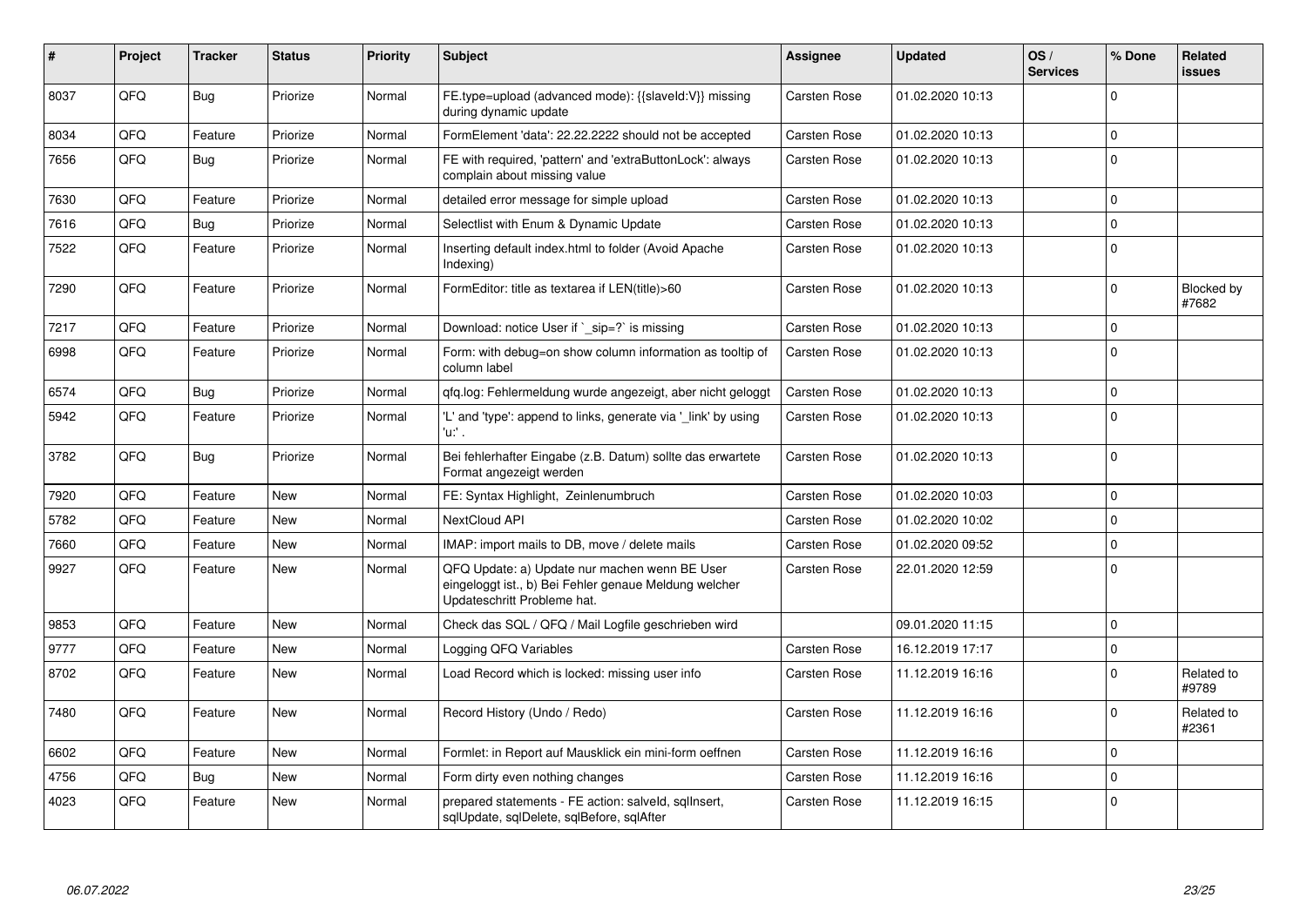| #    | Project | <b>Tracker</b> | <b>Status</b>     | <b>Priority</b> | <b>Subject</b>                                                                                                     | <b>Assignee</b>     | <b>Updated</b>   | OS/<br><b>Services</b> | % Done      | Related<br><b>issues</b>                    |
|------|---------|----------------|-------------------|-----------------|--------------------------------------------------------------------------------------------------------------------|---------------------|------------------|------------------------|-------------|---------------------------------------------|
| 2361 | QFQ     | Feature        | <b>New</b>        | Normal          | Logging wer/wann/wo welches Formular aufgerufen hat                                                                | <b>Carsten Rose</b> | 11.12.2019 16:15 |                        | $\Omega$    | Related to<br>#4432,<br>Related to<br>#7480 |
| 3267 | QFQ     | Feature        | Some day<br>maybe | Normal          | 2 Forms auf einer Seite: real + Read only                                                                          | Carsten Rose        | 11.12.2019 16:03 |                        | $\mathbf 0$ |                                             |
| 3216 | QFQ     | Feature        | Some day<br>maybe | Normal          | dynamic update für checkbox label2                                                                                 | Carsten Rose        | 11.12.2019 16:03 |                        | $\mathbf 0$ | Related to<br>#2081                         |
| 3130 | QFQ     | Bug            | Some day<br>maybe | Normal          | Debug Info's nicht korrekt nach 'New > Save'.                                                                      | Carsten Rose        | 11.12.2019 16:03 |                        | $\mathbf 0$ | Related to<br>#3253                         |
| 2995 | QFQ     | Feature        | Some day<br>maybe | Normal          | Dropdown JQuery Plugin: 'chosen' - Moeglichkeit um Select<br>Listen mehr Funktion zu geben. Kein Bootstrap noetig. | Carsten Rose        | 11.12.2019 16:03 |                        | $\Omega$    |                                             |
| 2950 | QFQ     | Feature        | Some day<br>maybe | Normal          | Inhalt QFQ Records als File                                                                                        |                     | 11.12.2019 16:03 |                        | $\mathbf 0$ |                                             |
| 2084 | QFQ     | Feature        | Some day<br>maybe | Normal          | Mailto mit encryption: Subrecord                                                                                   | Carsten Rose        | 11.12.2019 16:03 |                        | $\mathbf 0$ | Related to<br>#2082                         |
| 2063 | QFQ     | <b>Bug</b>     | Some day<br>maybe | Normal          | Pills auf 'inaktiv' setzen falls keine Element auf dem Pill<br>sichtbar sind.                                      | Benjamin Baer       | 11.12.2019 16:03 |                        | $\mathbf 0$ | Related to<br>#3752                         |
| 1946 | QFQ     | Feature        | Some day<br>maybe | Normal          | Kontrolle ob der ReadOnly Modus bei den<br>Formularelementen korrekt implementiert ist                             | Carsten Rose        | 11.12.2019 16:03 |                        | $\mathbf 0$ |                                             |
| 1635 | QFQ     | Feature        | Some day<br>maybe | Normal          | QFQ Extension content record: weitere Optionen<br>einblenden.                                                      | Carsten Rose        | 11.12.2019 16:03 |                        | $\mathbf 0$ |                                             |
| 1623 | QFQ     | Feature        | Some day<br>maybe | Normal          | RealURL                                                                                                            |                     | 11.12.2019 16:03 |                        | 30          |                                             |
| 1510 | QFQ     | Feature        | Some day<br>maybe | Normal          | jquery von google laden, falls das nicht geht lokal                                                                |                     | 11.12.2019 16:03 |                        | $\mathbf 0$ |                                             |
| 1253 | QFQ     | Feature        | Some day<br>maybe | Normal          | QF: Colorpicker                                                                                                    |                     | 11.12.2019 16:03 |                        | $\mathbf 0$ |                                             |
| 1251 | QFQ     | Feature        | Some day<br>maybe | Normal          | QF: Combo                                                                                                          |                     | 11.12.2019 16:03 |                        | $\mathbf 0$ |                                             |
| 4293 | QFQ     | Bug            | Some day<br>maybe | Normal          | Download broken if token 'd:' is missing - but no error<br>message                                                 | <b>Carsten Rose</b> | 11.12.2019 16:03 |                        | $\mathbf 0$ | Related to<br>#7514                         |
| 4259 | QFQ     | Feature        | Some day<br>maybe | Normal          | Instant trigger a cron job                                                                                         | Carsten Rose        | 11.12.2019 16:03 |                        | $\mathbf 0$ |                                             |
| 4197 | QFQ     | Feature        | Some day<br>maybe | Normal          | Unit Test fuer JSON Stream von QuickFormQuery.php ><br>doForm()                                                    | Carsten Rose        | 11.12.2019 16:03 |                        | 0           |                                             |
| 4138 | QFQ     | <b>Bug</b>     | Some day<br>maybe | Normal          | style fehlt                                                                                                        |                     | 11.12.2019 16:03 |                        | 0           |                                             |
| 4122 | QFQ     | <b>Bug</b>     | Some day<br>maybe | Normal          | file: Render Mode hat keinen Effekt                                                                                |                     | 11.12.2019 16:03 |                        | 0           |                                             |